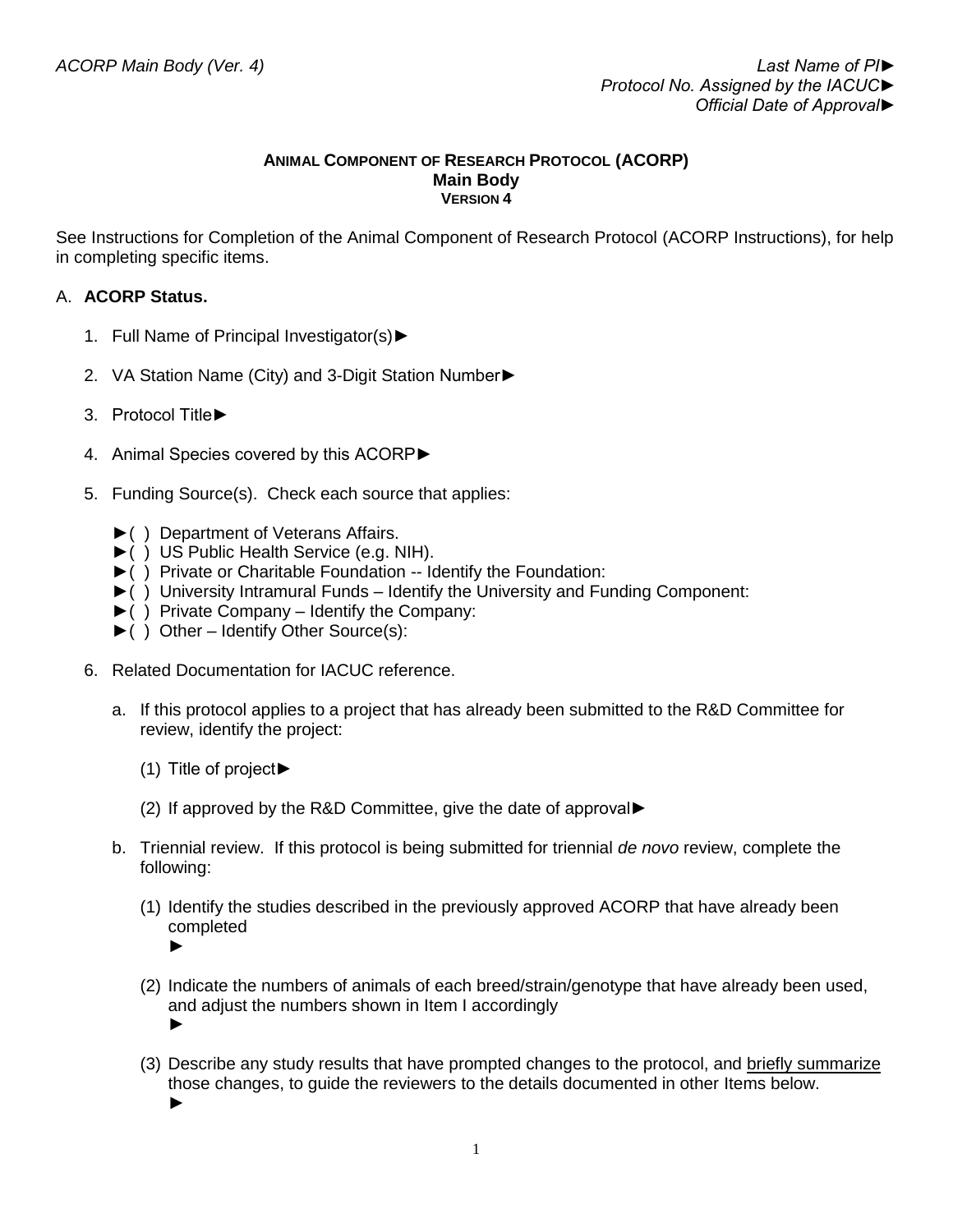- c. List any other relevant previously approved animal use protocols (copy the lines below as needed for each protocol listed).
	- (1) Title of other protocol ►
	- (2) IACUC approval number of other protocol ►
		- Give the name of the VA station or other institution that approved it, if it was not approved by the IACUC that will review this ACORP ►
- 7. Indicate the type(s) of animal use covered by this protocol (check all that apply):
	- ►( ) Research
	- ►( ) Teaching or Training
	- $\blacktriangleright$ ( ) Testing
	- ►( ) Breeding and colony management only; not for any specific research project
	- ►( ) Holding protocol (as specified by local requirements; not required by VA, PHS, or USDA)
	- ►( ) Other. Please specify►

# **Proposal Overview**

- B. **Description of Relevance and Harm/Benefit Analysis.** Using non-technical (lay) language that a senior high school student would understand, briefly describe how this research project is intended to improve the health of people and/or other animals, or otherwise to serve the good of society, and explain how these benefits outweigh the pain or distress that may be caused in the animals that are to be used for this protocol.
	- ►

## C. **Experimental Design.**

1. **Lay Summary**. Using non-technical (lay) language that a senior high school student would understand, summarize the conceptual design of the experiment in no more than one or two paragraphs. ►

2. **Complete description of the proposed use of animals.** Use the following outline to detail the proposed use of animals.

a. **Summarize** the design of the experiment in terms of the specific groups of animals to be studied. ►

b. **Justify the group sizes and the total numbers of animals requested.** A power analysis is strongly encouraged; see ACORP instructions.

►

c. **Describe each procedure** to be performed on any animal on this protocol. (Use Appendix 9 to document any of these procedures that involve "departures" from the standards in the *Guide*. Consult the IACUC or the Attending Veterinarian for help in determining whether any "departures" are involved.) ►

- D. **Species.** Justify the choice of species for this protocol.
	- ►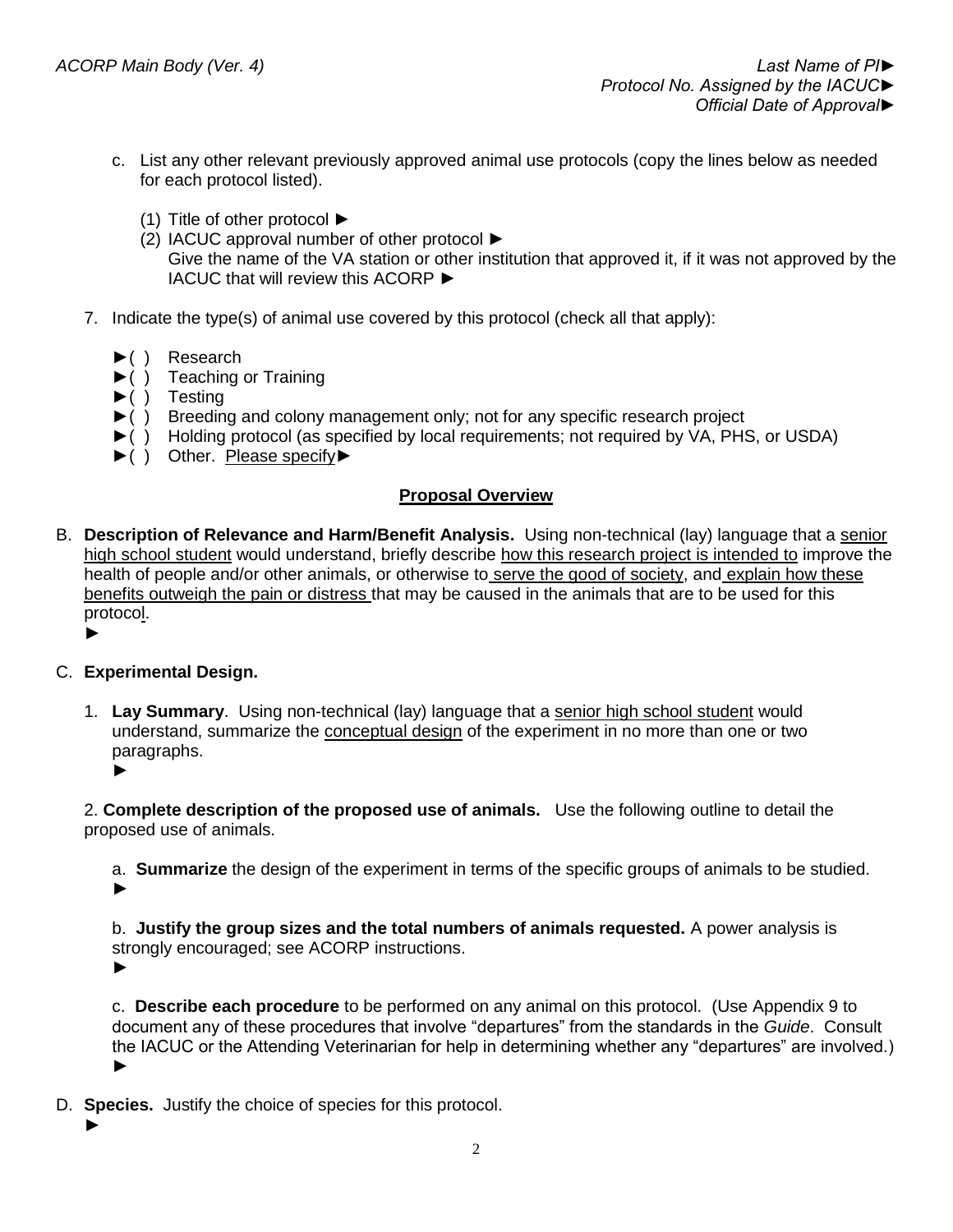# **Personnel**

E. **Current qualifications and training.** (For personnel who require further training, plans for additional training will be requested in Item F.)

1. PI

Name► Animal research experience ►

Qualifications to perform specific procedures

| Specific procedure(s)<br>that the PI will perform<br>personally | Experience with each procedure in the species described in this ACORP |
|-----------------------------------------------------------------|-----------------------------------------------------------------------|
|                                                                 |                                                                       |
|                                                                 |                                                                       |

2. Other research personnel (copy the lines below for each individual)

### Name►

Animal research experience ►

Qualifications to perform specific procedures

| Specific procedure(s)<br>that this individual will<br>perform | Experience with each procedure in the species described in this ACORP |
|---------------------------------------------------------------|-----------------------------------------------------------------------|
|                                                               |                                                                       |
|                                                               |                                                                       |

3. VMU animal care and veterinary support staff personnel (copy the lines below for each individual)

Name►

Qualifications to perform specific support procedures in the animals on this protocol

| Specific support<br>procedure(s) assigned to<br>this individual | Qualifications for performing each support procedure in the species<br>described in this ACORP (e.g., AALAS certification, experience, or<br>completion of special training) |
|-----------------------------------------------------------------|------------------------------------------------------------------------------------------------------------------------------------------------------------------------------|
|                                                                 |                                                                                                                                                                              |
|                                                                 |                                                                                                                                                                              |

4. For each of the research personnel listed in items 1 and 2 above, enter the most recent completion date for each course

| Name of Individual | Working<br>with the<br>VA IACUC | ORD web-based<br>species specific course<br>(Identify the species) | Any other training required<br>locally (Identify the training) |
|--------------------|---------------------------------|--------------------------------------------------------------------|----------------------------------------------------------------|
|                    |                                 |                                                                    |                                                                |
|                    |                                 |                                                                    |                                                                |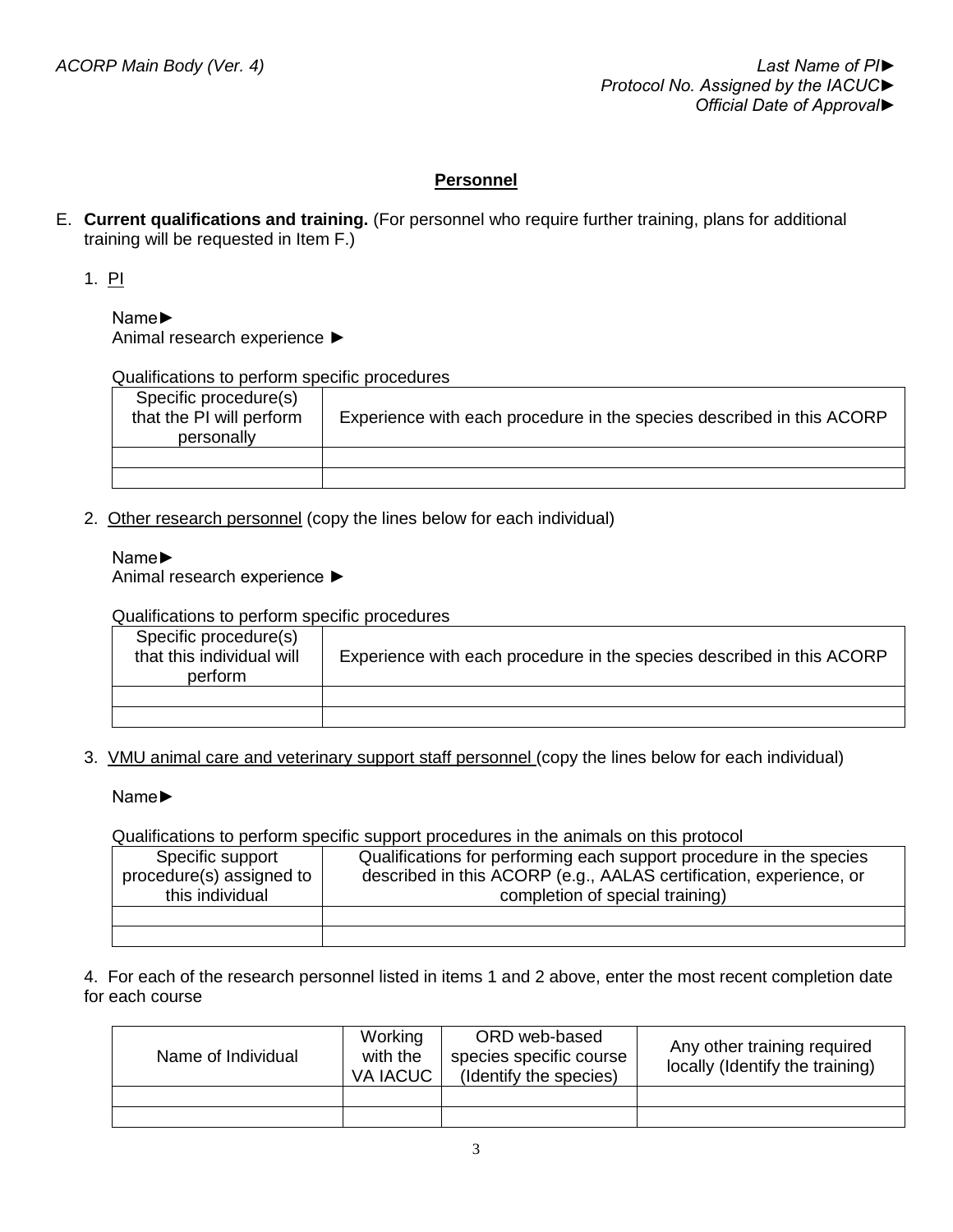F. **Training to be provided.** List here each procedure in Item E for which anyone is shown as "to be trained", and describe the training. For each procedure, describe the type of training to be provided, and give the name(s), qualifications, and training experience of the person(s) who will provide it. If no further training is required for anyone listed in Item E, enter "N/A" ►

## G. **Occupational Health and Safety.**

1. Complete one line in the table below for each of the personnel identified in Item E:

|      |               | <b>Enrollment in OHSP</b>                              | Declined             | Current on<br>Interactions |
|------|---------------|--------------------------------------------------------|----------------------|----------------------------|
| Name | VA<br>program | Equivalent Alternate Program -<br>identify the program | optional<br>services | with<br>OHSP?<br>(yes/no)  |
|      |               |                                                        |                      |                            |
|      |               |                                                        |                      |                            |
|      |               |                                                        |                      |                            |

2. Are there any non-routine OHSP measures that would potentially benefit, or are otherwise required for, personnel participating in or supporting this protocol?

- ► ( ) Yes. Describe them ►
- $\blacktriangleright$  ( ) No.

## **Animals Requested**

H. **Animals to be Used.** Complete the following table, listing the animals on separate lines according to any specific features that are required for the study (see ACORP Instructions, for guidance, including specific terminology recommended for the "Health Status" column):

| Description (include the<br>species and any other special<br>features not shown<br>elsewhere in this table) | Gender | Age/Size on<br>Receipt | Source<br>(e.g., Name of Vendor,<br>Collaborator, or PI of<br>local breeding colony) | <b>Health Status</b> |
|-------------------------------------------------------------------------------------------------------------|--------|------------------------|--------------------------------------------------------------------------------------|----------------------|
|                                                                                                             |        |                        |                                                                                      |                      |
|                                                                                                             |        |                        |                                                                                      |                      |

I. **Numbers of animals requested.** See ACORP Instructions, for descriptions of the categories and how to itemize the groups of animals.

**USDA Category B**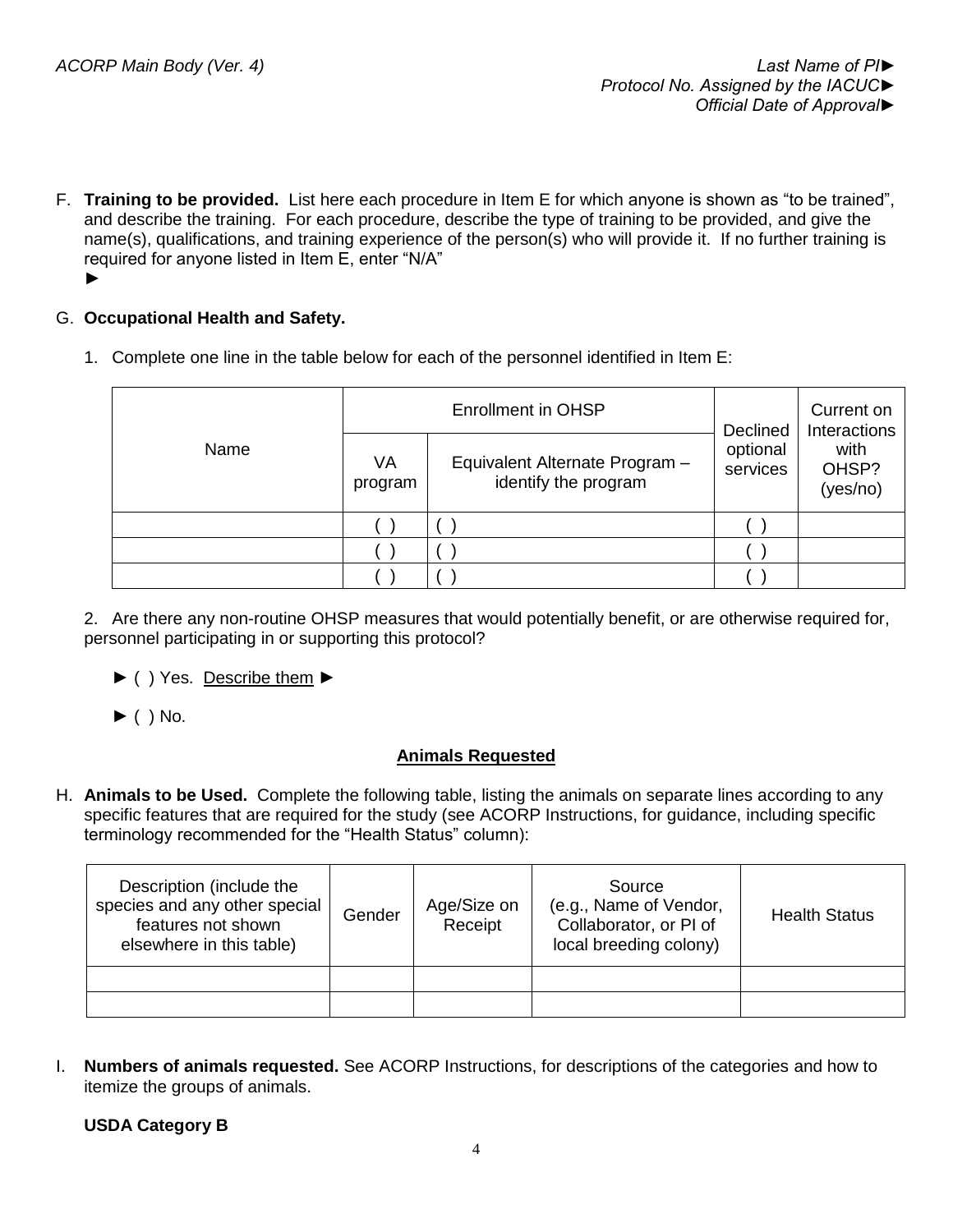| Procedures▶                                     |        |                          |                   |                            |
|-------------------------------------------------|--------|--------------------------|-------------------|----------------------------|
| Species / Experimental Group /<br>Procedures(s) | Year 1 | Year 2   Year 3   Year 4 | Year <sub>5</sub> | Category<br><b>B TOTAL</b> |
|                                                 |        |                          |                   |                            |
|                                                 |        |                          |                   |                            |

## **USDA Category C**

| Procedures▶                                    |        |                 |        |                   |                     |
|------------------------------------------------|--------|-----------------|--------|-------------------|---------------------|
| Species / Experimental Group /<br>Procedure(s) | Year 1 | Year 2   Year 3 | Year 4 | Year <sub>5</sub> | Category<br>C TOTAL |
|                                                |        |                 |        |                   |                     |
|                                                |        |                 |        |                   |                     |

### **USDA Category D**

| Procedures▶                                    |        |                          |        |                            |
|------------------------------------------------|--------|--------------------------|--------|----------------------------|
| Species / Experimental Group /<br>Procedure(s) | Year 1 | Year 2   Year 3   Year 4 | Year 5 | Category<br><b>D TOTAL</b> |
|                                                |        |                          |        |                            |
|                                                |        |                          |        |                            |

## **USDA Category E**

| Procedures▶                                    |        |                 |        |        |                            |
|------------------------------------------------|--------|-----------------|--------|--------|----------------------------|
| Species / Experimental Group /<br>Procedure(s) | Year 1 | Year 2   Year 3 | Year 4 | Year 5 | Category<br><b>E TOTAL</b> |
|                                                |        |                 |        |        |                            |
|                                                |        |                 |        |        |                            |

#### **TOTALS over all Categories**

| Species / Experimental Group<br>/Procedure(s) | Year 1 | Year 2 | Year 3 Year 4 | Year 5 | <b>GRAND</b><br><b>TOTAL</b> |
|-----------------------------------------------|--------|--------|---------------|--------|------------------------------|
|                                               |        |        |               |        |                              |
|                                               |        |        |               |        |                              |

- J. **Management of USDA Category D procedures**. Indicate which statement below applies, and provide the information requested.
	- ► ( ) This protocol does NOT include any Category D procedures.
	- ► ( ) This protocol INCLUDES Category D procedures. List each Category D procedure and provide the information requested. (For surgical procedures described in Appendix 5, only identify the procedure(s) and enter "See Appendix 5 for details.)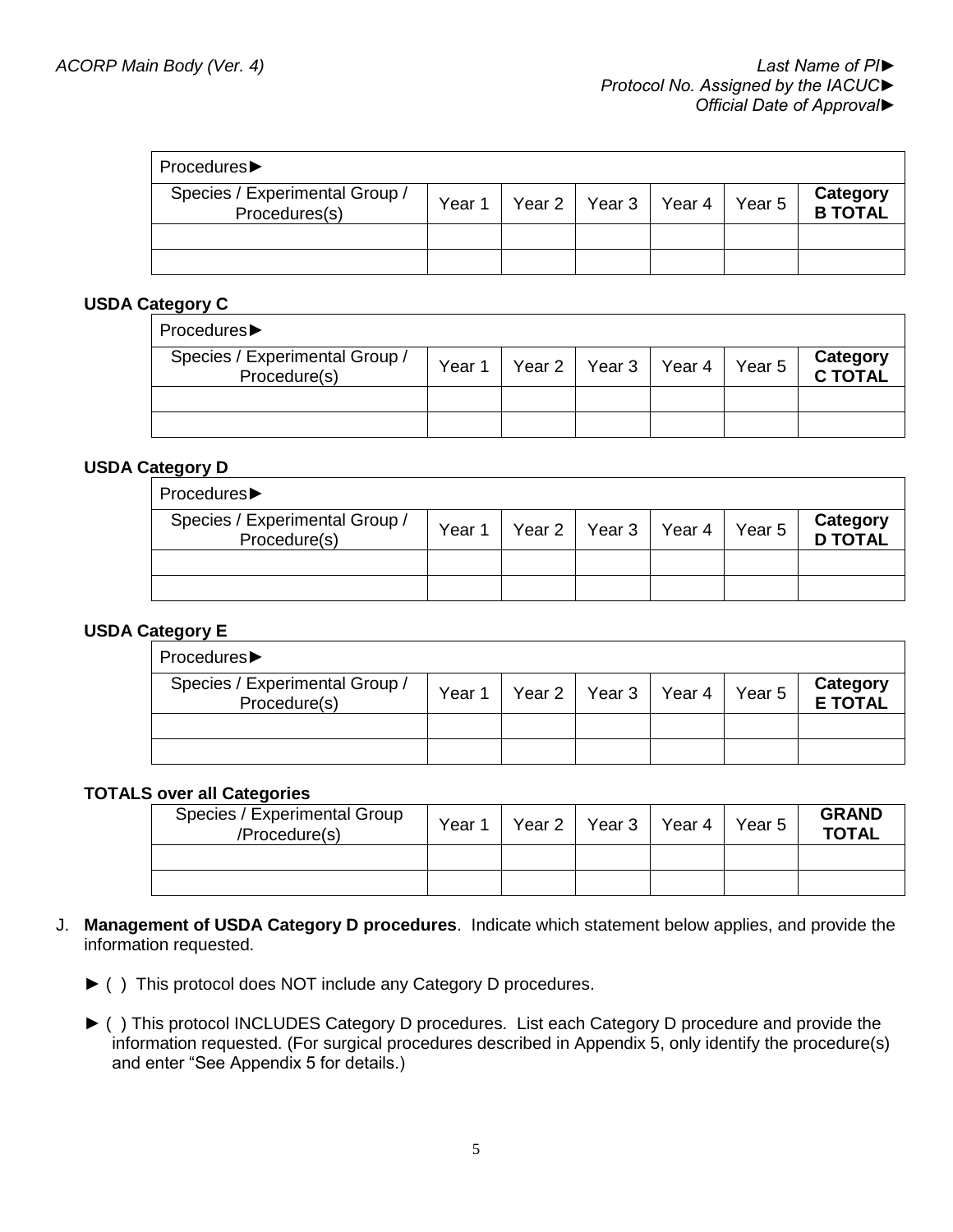| Procedure | Monitoring<br>(indicate the method(s)<br>to be used, and the<br>frequency and duration<br>of monitoring through<br>post-procedure<br>recovery) | Person(s) responsible<br>for the monitoring | Method(s) by which pain<br>or distress will be<br>alleviated during or after<br>the procedure (include<br>the dose, route, and<br>duration of effect of any<br>agents to be<br>administered) |
|-----------|------------------------------------------------------------------------------------------------------------------------------------------------|---------------------------------------------|----------------------------------------------------------------------------------------------------------------------------------------------------------------------------------------------|
|           |                                                                                                                                                |                                             |                                                                                                                                                                                              |
|           |                                                                                                                                                |                                             |                                                                                                                                                                                              |
|           |                                                                                                                                                |                                             |                                                                                                                                                                                              |

- K. **Justification of Category E procedures.** Indicate which statement below applies, and provide the information requested.
	- ► ( ) This protocol does NOT include any Category E procedures

► ( ) This protocol INCLUDES Category E procedures. Identify each Category E procedure included in this ACORP and justify scientifically why the pain or distress cannot be relieved. ►

### **Veterinary Care and Husbandry**

#### L. **Veterinary Support**.

1. Identify the laboratory animal veterinarian who is responsible for ensuring that the animals on this protocol receive appropriate veterinary medical care.

Name► Institutional affiliation► email contact►

2. Veterinary consultation during the planning of this protocol.

Name of the laboratory animal veterinarian consulted► Date of the veterinary consultation (meeting date, or date of written comments provided by the veterinarian to the PI) ►

- M. **Husbandry.** As a reference for the animal husbandry staff, summarize here the husbandry requirements of the animals on this protocol. (Use Appendix 6 to justify the use of any special husbandry and to detail its effects on the animals. Use Appendix 9 to document any aspects of the husbandry that involve "departures" from the standards in the *Guide*. Consult the IACUC or the Attending Veterinarian for help in determining whether any "departures" are involved.)
	- 1. Caging needs. Complete the table below to describe the housing that will have to be accommodated by the housing sites for this protocol: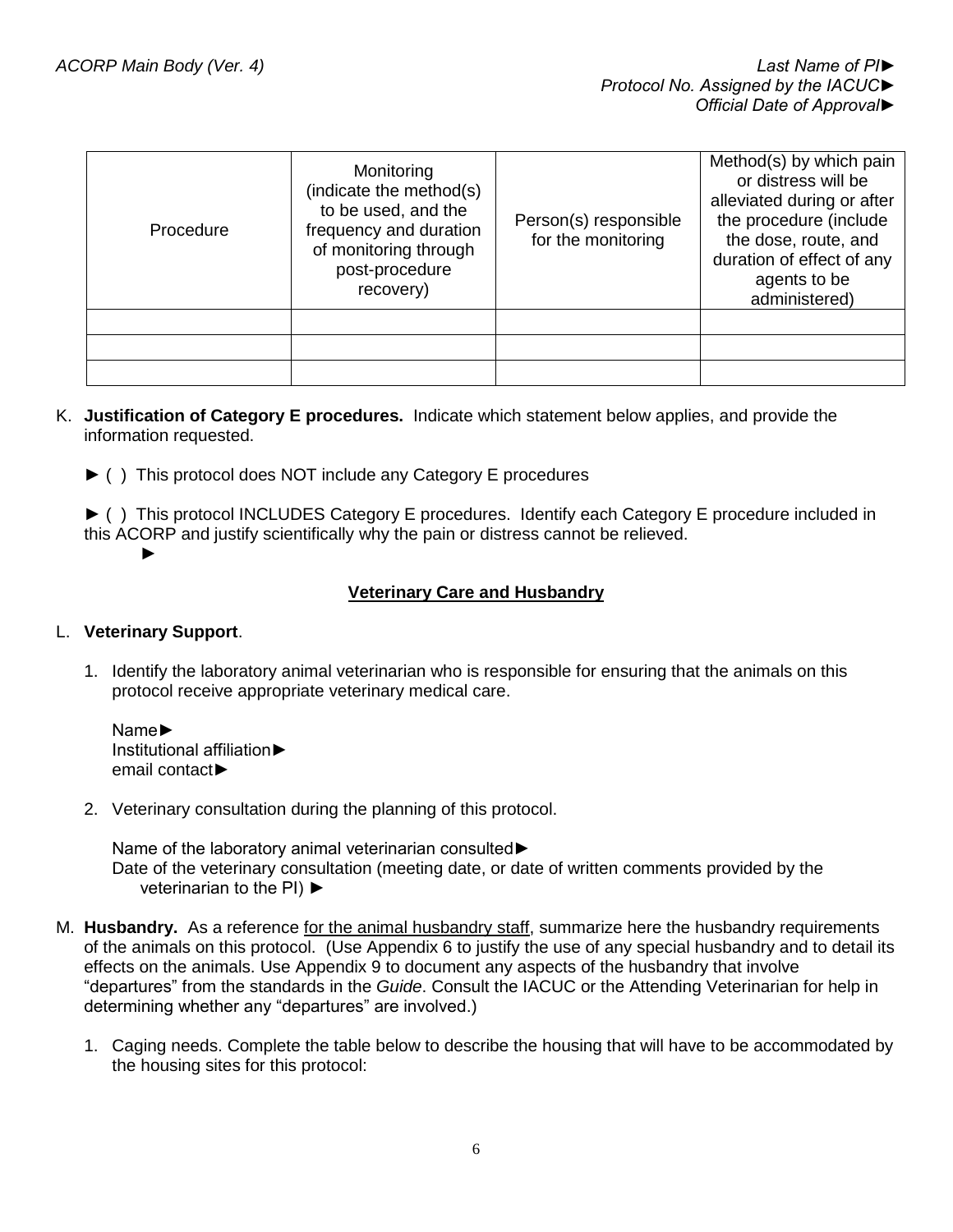| a. Species | b. Type of housing* | c. Number of<br>individuals per<br>housing unit** | d. Is this housing<br>consistent with the<br>Guide and USDA<br>regulations?<br>$(yes/no***)$ | e. Estimated<br>maximum number<br>of housing units<br>needed at any one<br>time |
|------------|---------------------|---------------------------------------------------|----------------------------------------------------------------------------------------------|---------------------------------------------------------------------------------|
|            |                     |                                                   |                                                                                              |                                                                                 |
|            |                     |                                                   |                                                                                              |                                                                                 |

\*See ACORP Instructions, for guidance on describing the type of housing needed. If animals are to be housed according to a local Standard Operating Procedure (SOP), enter "standard (see SOP)" here, and enter the SOP into the table in Item Y. If the local standard housing is not described in a SOP, enter "standard, see below" in the table and describe the standard housing here: ►

\*\* The *Guide* states that social animals should generally be housed in stable pairs or groups. Provide a justification if any animals will be housed singly (if species is not considered "social", then so note) ►

\*\*\*Use Appendix 9 to document "departures" from the standards in the *Guide*.

2. Enrichment. Complete the table below to indicate whether "standard" exercise and environmental enrichment will be provided to the animals on this protocol, or whether any special supplements or restrictions will be required (See ACORP Instructions, for more information on enrichment requirements. Use Appendix 9 to document any enrichments requirements that represent "departures" from the standards in the *Guide*.):

| a. Species | Description of Enrichment* | Frequency |
|------------|----------------------------|-----------|
|            |                            |           |
|            |                            |           |

\*If enrichment will be provided according to a local SOP, enter "standard (see SOP)" and enter the SOP into the table in Item Y. If the local standard enrichment is not described in a SOP, enter "standard, see below", and describe the standard species-specific enrichment here. ►

- 3. Customized routine husbandry. Check all of the statements below that apply to the animals on this protocol, and provide instructions to the animal husbandry staff with regard to any customized routine husbandry needed.
	- ► ( ) This ACORP INCLUDES genetically modified animals.

List each group of genetically modified animals, and describe for each any expected characteristic clinical signs or abnormal behavior related to the genotype and any customized routine husbandry required to address these. For genetic modifications that will be newly generated on or for this protocol, describe any special attention needed during routine husbandry to monitor for unexpected clinical signs or abnormal behavior that may require customized routine husbandry.

►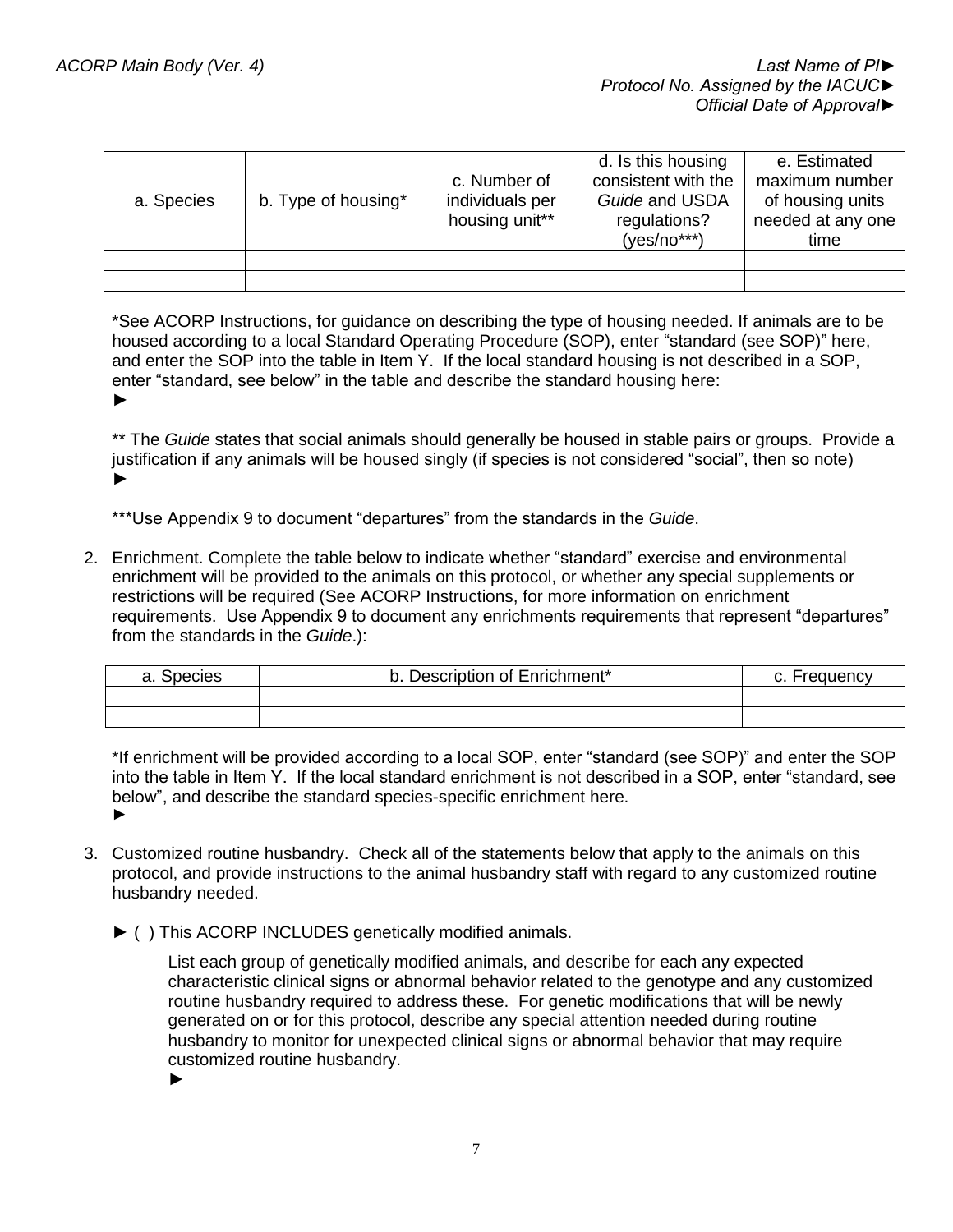►

► ( ) Devices that extend chronically through the skin WILL be implanted into some or all animals on this protocol. Describe any customized routine husbandry to be provided by animal husbandry staff to minimize the chances of chronic infection where the device(s) penetrate the skin. ►

► ( ) Some or all of the animals on this protocol WILL require other customized routine husbandry by the animal husbandry staff, beyond what has been described above. Describe the special husbandry needed.

► ( ) This ACORP does NOT include use of any animals that will require customized routine husbandry.

N. **Housing Sites**. Document in the tables below each location where animals on this protocol may be housed.

► ( ) Housing on VA property. Identify each location on VA property where animals on this protocol will be housed, and indicate whether or not each location is inside the VMU.

| <b>Building</b> | Room number | Inside of VMU? |           |  |
|-----------------|-------------|----------------|-----------|--|
|                 |             | Yes            | <b>No</b> |  |
|                 |             |                |           |  |
|                 |             |                |           |  |
|                 |             |                |           |  |

► ( ) Housing in non-VA facilities. Identify each location not on VA property where animals on this protocol will be housed, and provide the information requested in the table.

| Name of Non-VA Facility | Is this facility accredited by<br>AAALAC? |              | <b>Building</b> | Room<br>Number |
|-------------------------|-------------------------------------------|--------------|-----------------|----------------|
|                         | Yes -- enter status*                      | No**         |                 |                |
|                         |                                           | **\          |                 |                |
|                         |                                           | \**          |                 |                |
|                         |                                           | $\star\star$ |                 |                |

\*See ACORP Instructions, for a list of AAALAC accreditation status options.

\*\*For any facility listed above that is not accredited by AAALAC, attach documentation that a waiver has been granted by the CRADO.

#### **Special Features**

O. **Antibody Production.** Will any of animals on this protocol be used for the production of antibodies?

► ( ) Some or all of the animals on this protocol WILL be used in the production and harvesting of antibodies. Check "Appendix 2" in Item Y, below, and complete and attach Appendix 2, "Antibody Production".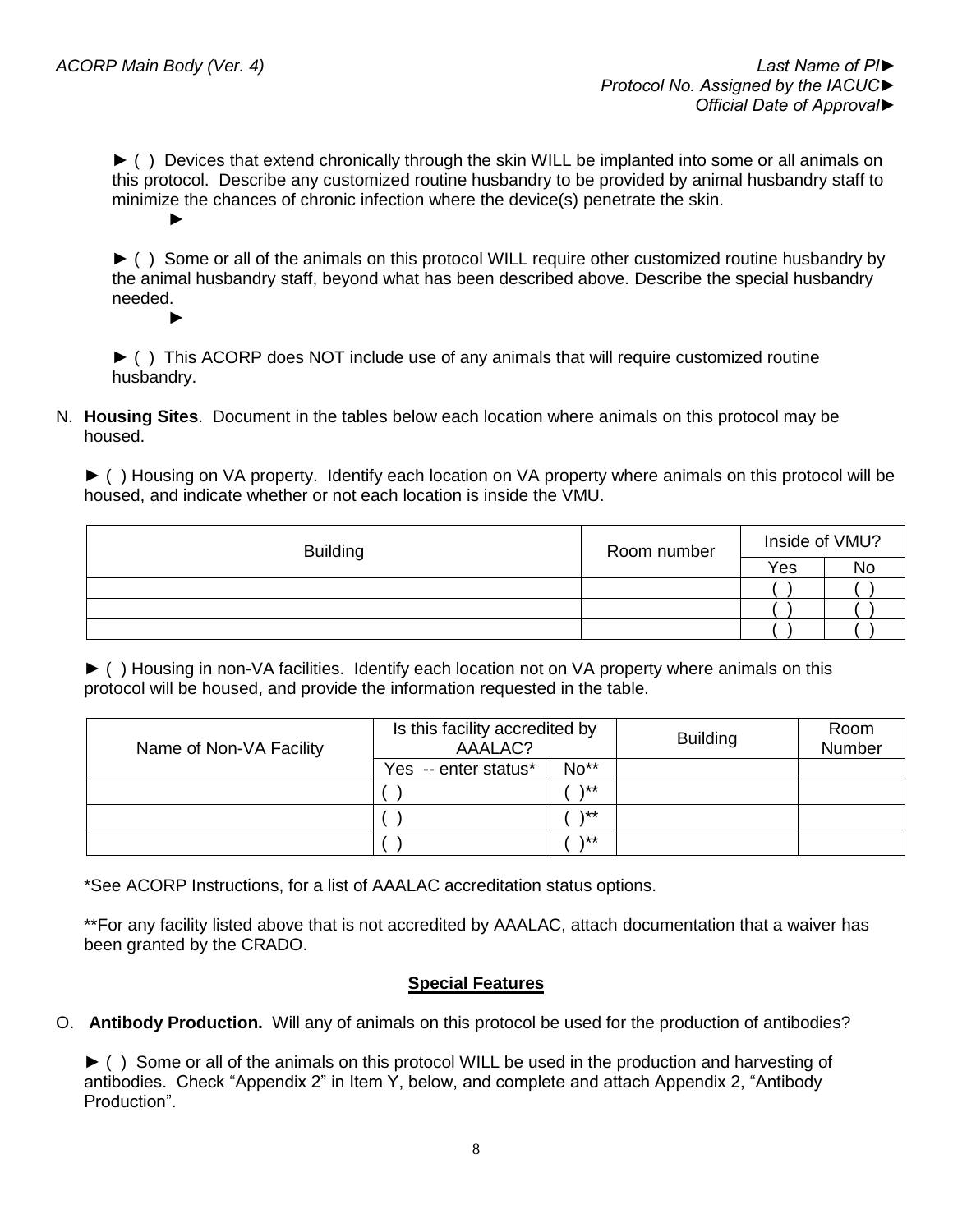- ► ( ) NO animals on this protocol will be used in the production and harvesting of antibodies.
- P. **Biosafety.** Will any substances (other than those used in routine husbandry or veterinary care) be administered to the animals on this protocol?

► ( ) This protocol INVOLVES administration of substances to the animals other than those used in routine husbandry and veterinary care. Check "Appendix 3" in Item Y, below, and complete and attach Appendix 3, "Biosafety".

► ( ) This protocol does NOT involve administration of any substances to the animals other than those used in routine husbandry and veterinary care.

Q. **Locations of procedures.** Complete the table below, listing the location(s), inside or outside of the animal facility, for each of the procedures to be performed on animals on this protocol.

| Procedure | Surgical? |    | Bldg/Room<br>Number | Requires transport through non-research areas? |    |
|-----------|-----------|----|---------------------|------------------------------------------------|----|
|           | Yes       | No |                     | Yes – describe method of discreet transport    | No |
|           |           |    |                     |                                                |    |
|           |           |    |                     |                                                |    |
|           |           |    |                     |                                                |    |
|           |           |    |                     |                                                |    |

R. **Body Fluid, Tissue, and Device Collection.** List each body fluid, tissue, or device to be collected, and complete the table below to indicate the nature of the collection. Check the relevant Appendices in Item Y, below, and complete and attach them, as shown in the column headings.

|                                                  |                                         | <b>Collected BEFORE Euthanasia</b>                                                                                |                                                                                  |                                                                                                     |  |
|--------------------------------------------------|-----------------------------------------|-------------------------------------------------------------------------------------------------------------------|----------------------------------------------------------------------------------|-----------------------------------------------------------------------------------------------------|--|
| Body Fluid, Tissue, or Device to be<br>Collected | Collected<br><b>AFTER</b><br>Euthanasia | <b>Blood Collection</b><br>Associated with<br>Antibody<br>Production<br>(Appendix 2,<br>"Antibody<br>Production") | Collected as<br>Part of a<br>Surgical<br>Procedure<br>(Appendix 5,<br>"Surgery") | Other<br>Collection from<br>Live Animals<br>(Appendix 4,<br>"Antemortem<br>Specimen<br>Collection") |  |
|                                                  |                                         |                                                                                                                   |                                                                                  |                                                                                                     |  |
|                                                  |                                         |                                                                                                                   |                                                                                  |                                                                                                     |  |
|                                                  |                                         |                                                                                                                   |                                                                                  |                                                                                                     |  |

S. **Surgery.** Does this protocol include any surgical procedure(s)?

► ( ) Surgery WILL BE PERFORMED on some or all animals on this protocol. Check "Appendix 5" in Item Y, below, and complete and attach Appendix 5, "Surgery".

► ( ) NO animals on this protocol will undergo surgery.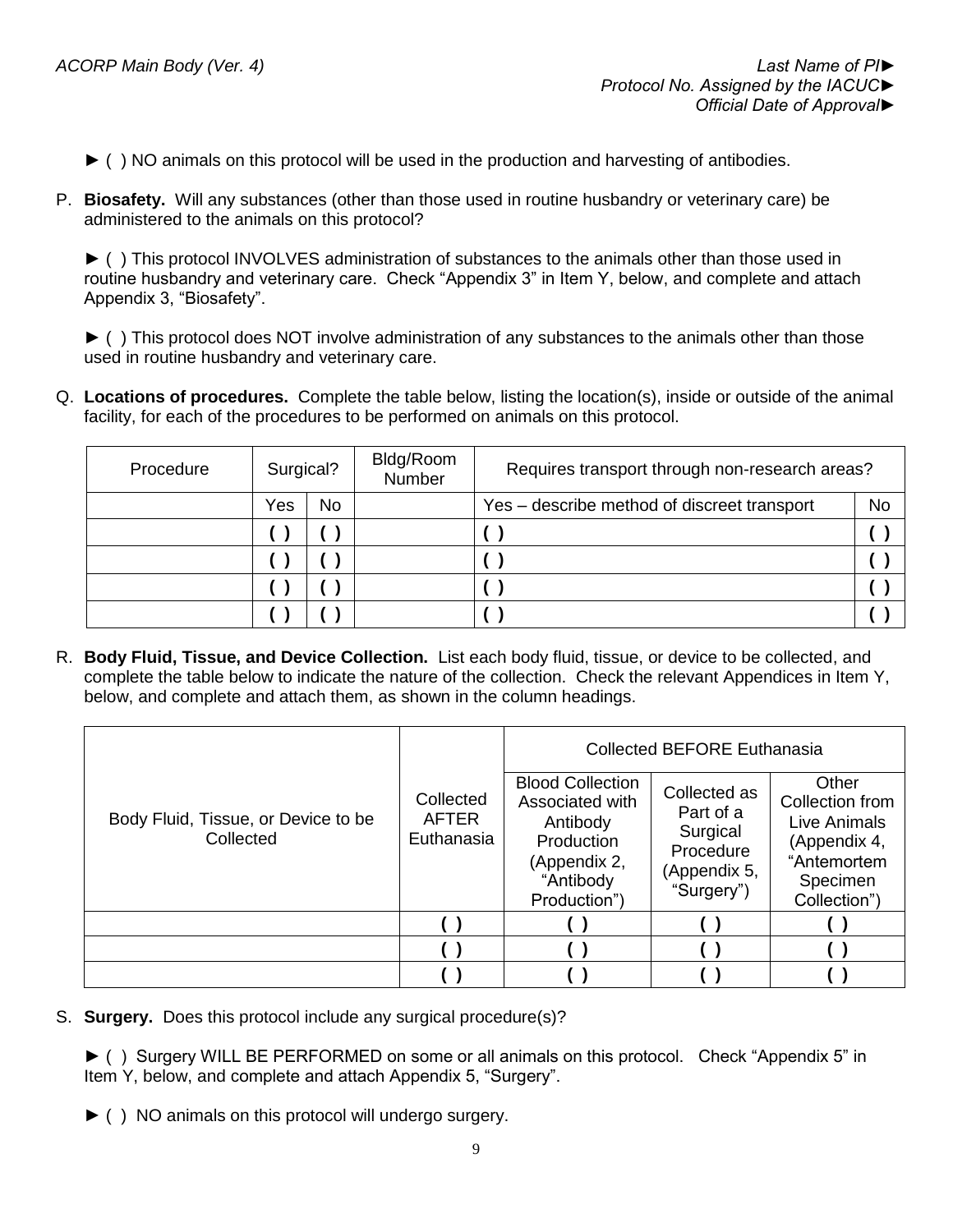►

- T. **Endpoint criteria.** Describe the criteria that will be used to determine when animals will be removed from the protocol or euthanatized to prevent suffering. (Use Appendix 9 to document any "departures" from the standards in the *Guide* represented by these criteria. Consult the IACUC or the Attending Veterinarian for help in determining whether any "departures" are involved.) ►
- U. **Termination or removal from the protocol**. Complete each of the following that applies:

► ( ) Some or all animals will NOT be euthanatized on this protocol. Describe the disposition of these animals. (Use Appendix 9 to document any "departures" from the standards in the *Guide* represented by these methods of disposition. Consult the IACUC or the Attending Veterinarian for help in determining whether any "departures" are involved.)

► ( ) Some or all animals MAY be euthanatized as part of the planned studies. Complete the table below to describe the exact method(s) of euthanasia to be used. (Use Appendix 9 to document any departures from the standards in the *Guide* represented by these methods. Consult the IACUC or the Attending Veterinarian for help in determining whether any "departures" are involved.)

| Check<br>each                                           |                                                                                                                                                        |         | <b>AVMA</b><br>Classification |                             |              |  |
|---------------------------------------------------------|--------------------------------------------------------------------------------------------------------------------------------------------------------|---------|-------------------------------|-----------------------------|--------------|--|
| method<br>that<br>may be<br>used on<br>this<br>protocol | Method of Euthanasia                                                                                                                                   | Species | Acceptable                    | Conditionally<br>Acceptable | Unacceptable |  |
| ( )                                                     | $CO2$ from a compressed gas tank<br>Duration of exposure after apparent clinical death▶<br>Method for verifying death ><br>Secondary physical method > |         | ( )                           | ( )                         | ( )          |  |
| ( )                                                     | Anesthetic overdose<br>Agent▶<br>Dose<br>Route of administration                                                                                       |         | ( )                           | ( )                         |              |  |
| ( )                                                     | Decapitation under anesthesia<br>Agent▶<br>Dose▶<br>Route of administration▶                                                                           |         | ( )                           | ( )                         |              |  |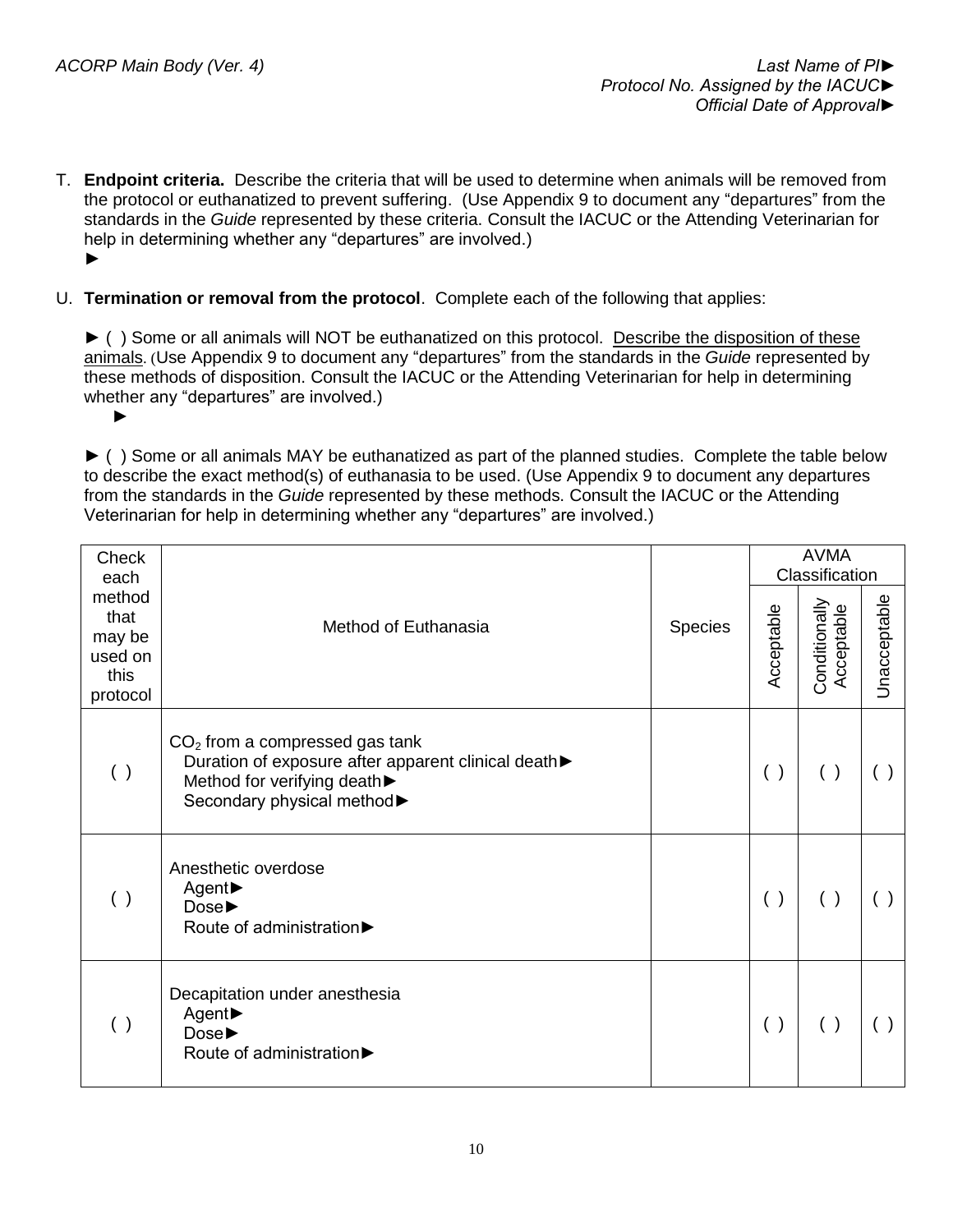| ( ) | Exsanguination under anesthesia<br>Agent▶<br>Dose▶<br>Route of administration | ( ) | $($ ) |  |
|-----|-------------------------------------------------------------------------------|-----|-------|--|
| ( ) | Other (Describe) ▶                                                            | ( ) | $($ ) |  |
| ( ) | Other (Describe) ▶                                                            | ( ) | ( )   |  |

- 1. For each of the methods above that is designated as "Conditionally Acceptable" by the AVMA, describe how the conditions for acceptability will be met: ►
- 2. For each of the methods above that is designated as "Unacceptable" by the AVMA, give the scientific reason(s) that justify this deviation from the AVMA Guidelines: ►
- 3. Identify all research personnel who will perform euthanasia on animals on this protocol and describe their training and experience with the methods of euthanasia they are to use in the species indicated. ►
- 4. Instructions for the animal care staff in case an animal is found dead.
	- a. Describe the disposition of the carcass, including any special safety instructions. If disposition is to be handled according to a local SOP, enter "according to local SOP" and enter the information requested about the SOP into the table in Item Y. ►
	- b. Describe how the PI's staff should be contacted.

► ( ) Please contact a member of the PI's staff immediately. (Copy the lines below for each individual who may be contacted)

Name►

Contact Information►

► ( ) There is no need to contact the PI's staff immediately. Describe the routine notification procedures that will be followed. If the routine notification procedures are described in a local SOP, enter "according to local SOP" and enter the information requested about the SOP into the table in Item Y.

►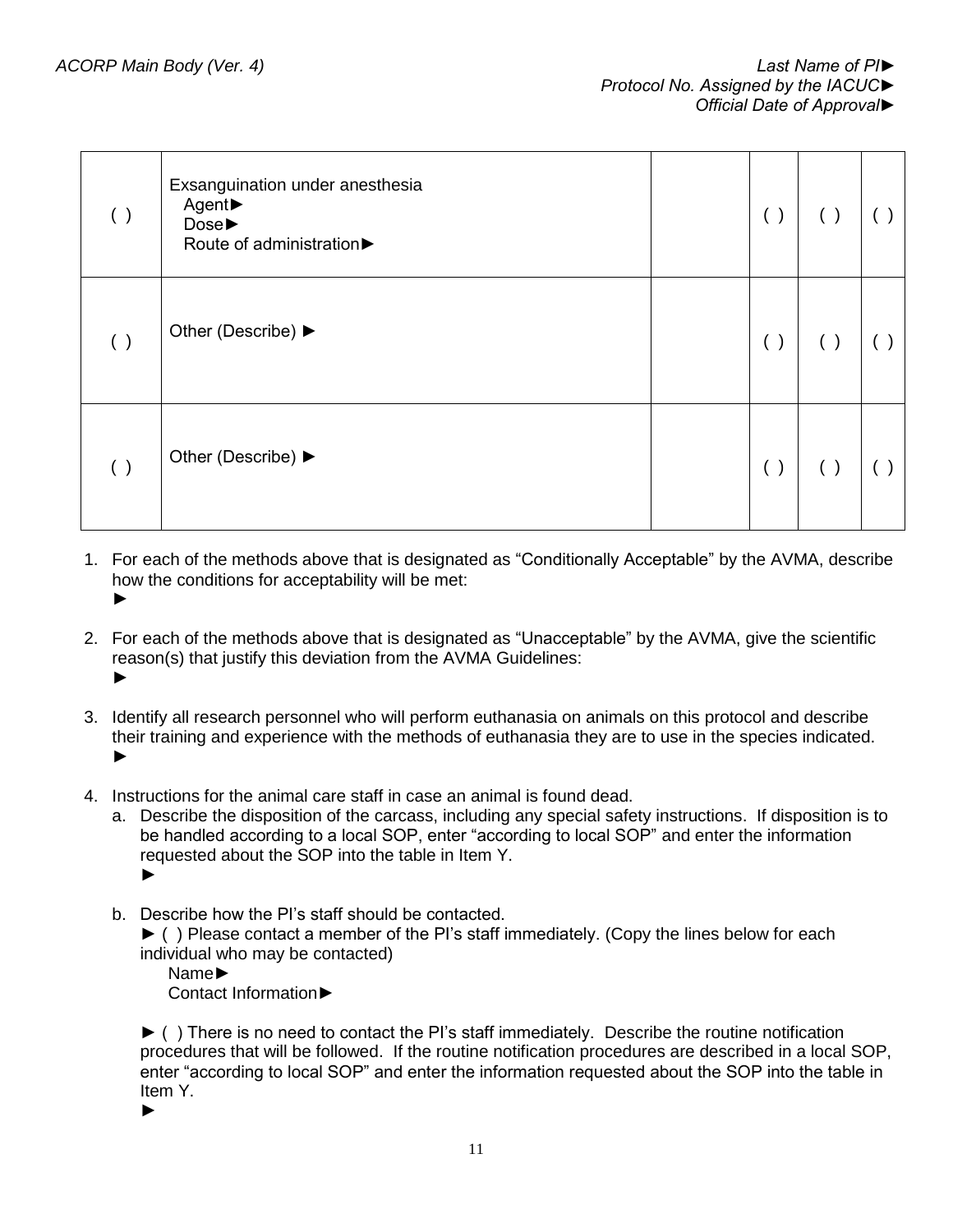V. **Special Procedures.** List each special procedure (including special husbandry and other special procedures) that is a part of this protocol, and specify where the details of the procedure are documented. See ACORP Instructions, for examples.

|                   | Identify Where the Details of the Procedure are Documented |                                                               |               |  |  |  |
|-------------------|------------------------------------------------------------|---------------------------------------------------------------|---------------|--|--|--|
| Name of Procedure | SOP (title or ID number)*                                  | Other Items in this<br>ACORP -- specify the<br>Item letter(s) | Appendix<br>6 |  |  |  |
|                   |                                                            | Items:                                                        | $\star\star$  |  |  |  |
|                   |                                                            | Items:                                                        | \**           |  |  |  |
|                   |                                                            | Items:                                                        | $**$          |  |  |  |
|                   |                                                            | Items:                                                        | \**           |  |  |  |

\*If any special procedure is detailed in a SOP, identify the SOP and enter the information requested about the SOP in the table in Item Y.

\*\*If any special procedure is detailed in Appendix 6, check "Appendix 6" in Item Y, below, and complete and attach Appendix 6.

(Use Appendix 9 to document any "departures" from the standards in the *Guide* represented by these procedures. Consult the IACUC or the Attending Veterinarian for help in determining whether any "departures" are involved.)

- W. **Consideration of Alternatives and Prevention of Unnecessary Duplication.** These are important to minimizing the harm/benefit to be derived from the work.
	- 1. Document the database searches conducted. List each of the potentially painful or distressing procedures included in this protocol. ►

Then complete the table below to document how the database search(es) you conduct to answer Items W.2 through W.5 below address(es) each of the potentially painful or distressing procedures.

| Name of the | Date of | Period of | Potentially | Key words and/or     | Indicate which mandate |
|-------------|---------|-----------|-------------|----------------------|------------------------|
| database    | search  | vears     | paintul or  | search strategy used | each search addressed  |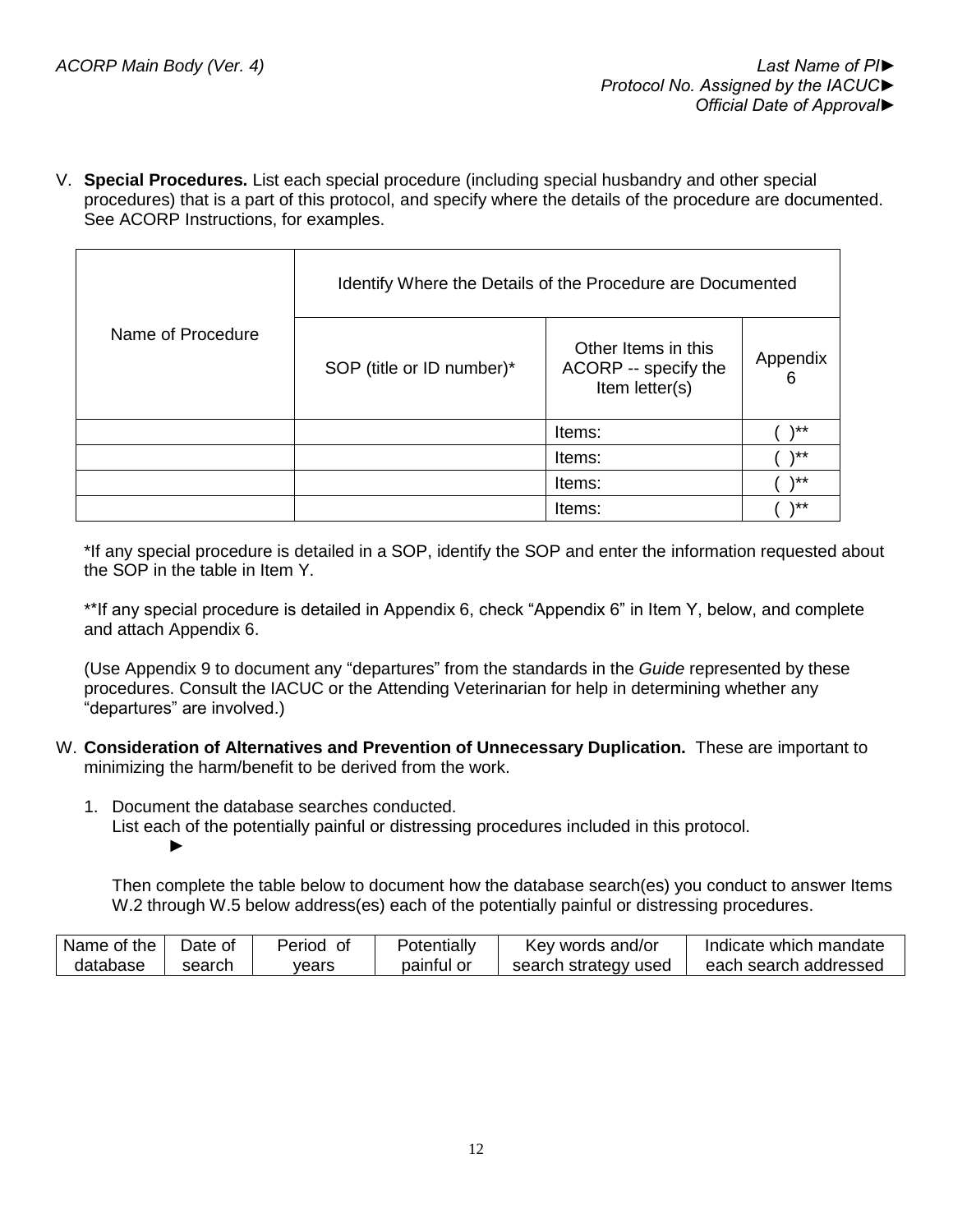|  | covered by<br>the search | distressing<br>procedures<br>addressed | animals<br>ର<br>$\sigma$<br>Replacement<br>(item | ৳<br>ၐ<br>numbers<br>≥<br>(item<br>used<br>≘.<br>Reduction<br>animals | W.4)<br>minimize<br>(item<br>Refinement to<br>distress<br>$\overline{5}$<br>pain | (item W.5)<br>Lack of unnecessary<br>duplication |
|--|--------------------------|----------------------------------------|--------------------------------------------------|-----------------------------------------------------------------------|----------------------------------------------------------------------------------|--------------------------------------------------|
|  |                          |                                        |                                                  |                                                                       |                                                                                  |                                                  |
|  |                          |                                        |                                                  |                                                                       |                                                                                  |                                                  |
|  |                          |                                        |                                                  |                                                                       |                                                                                  |                                                  |
|  |                          |                                        |                                                  |                                                                       |                                                                                  |                                                  |

- 2. Replacement. Describe the replacements that have been incorporated into this work, the replacements that have been considered but cannot be used, and the reason(s) that further replacements are not acceptable. ►
- 3. Reduction. Describe how the number of animals to be used has been minimized in this protocol and explain why further reduction would disproportionately compromise the value of the data. ►
- 4. Refinement. Describe the refinements that have been incorporated into this work and explain why no further refinements are feasible. ►
- 5. Describe how it was determined that the proposed work does not unnecessarily duplicate work already documented in the literature. ►
- X. **Other Regulatory Considerations**.
	- 1. **Controlled drugs**.
		- a. Complete the table below for each drug that is used in animals on this protocol and that is classified as a controlled substance by the DEA. See ACORP Instructions, for explanations about the information requested.

|                          | Storage           |                                  |                                          | <b>Location for Use</b> |                          | Procurement         |            |
|--------------------------|-------------------|----------------------------------|------------------------------------------|-------------------------|--------------------------|---------------------|------------|
| Controlled<br>substances | Double-<br>locked | <b>Not</b><br>Double-<br>locked* | <b>Personnel Authorized</b><br>to Access | VA<br>Property          | Not on<br>VA<br>Property | VA<br>Phar-<br>macy | Non-<br>VA |
|                          |                   | 1*                               |                                          |                         |                          |                     |            |
|                          |                   | ۰*                               |                                          |                         |                          |                     |            |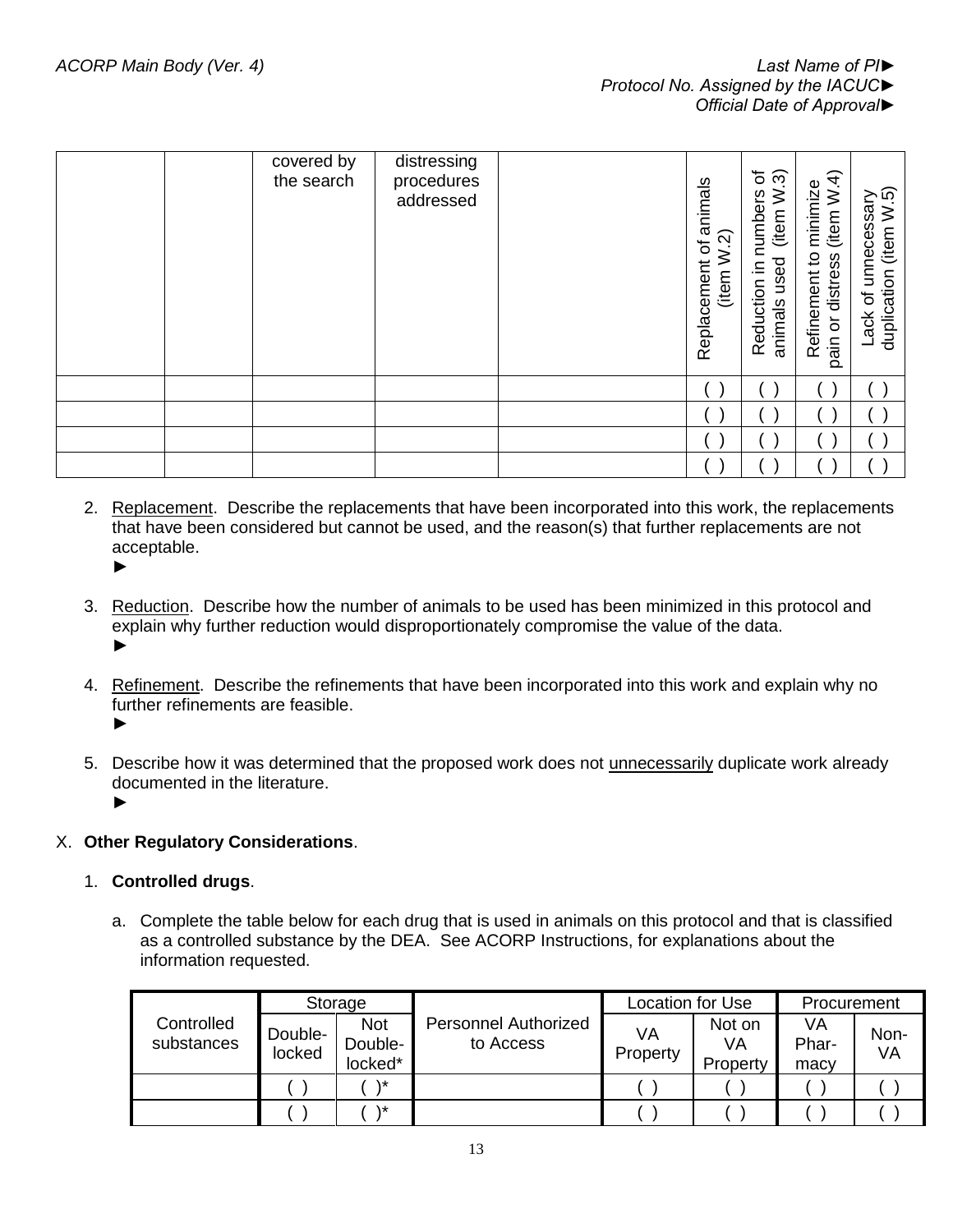\*For any controlled substance that will NOT be stored under double lock, with limited access, describe how it will be stored, and explain why this is necessary. ►

b. Check each statement below that applies, to confirm that all controlled substances used on this protocol will be procured according to VA pharmacy policies:

► ( ) Some controlled substances will used on VA property, and all of these will be obtained through the local VA pharmacy.

► ( ) Some controlled substances will not be obtained through the local VA pharmacy, but none of these will be used on VA property. See the ACORP Instructions, for further information.

- ► ( ) Other. Explain►
- 2. **Human patient care equipment or procedural areas**. Does this protocol involve use of any human patient care equipment or procedural areas?

► ( ) Yes, some human patient care equipment or procedural area(s) will be used for the animal studies on this protocol. Check "Appendix 7" in Item Y, below, and complete and attach Appendix 7, "Use of Patient Procedural Areas for Animal Studies".

► ( ) No human patient care equipment or procedural areas will be used for the animal studies on this protocol.

3. **Explosive agents**. Does this protocol involve use of any explosive agent?

► ( ) Yes, some explosive agent(s) will be used on this protocol. Check "Appendix 3" and "Appendix 8" in Item Y, below, and complete and attach Appendix 8, "Use of Explosive Agent(s) within the Animal Facility or in Animals", as well as Appendix 3, "Biosafety".

- $\blacktriangleright$  ( ) No explosive agent(s) will be used as part of this protocol.
- Y. **Summary of Attachments.** To assist the reviewers, summarize here which of the following apply to this ACORP.

**Appendices.** Indicate which of the Appendices are required and have been completed and attached to this protocol. Do not check off or attach any appendices that are not applicable to this ACORP.

- ► ( ) Appendix 1, "Additional Local Information"
- ► ( ) Appendix 2, "Antibody Production"
- ► ( ) Appendix 3, "Biosafety"
- ► ( ) Appendix 4, "Ante-mortem Specimen Collection"
- ► ( ) Appendix 5, "Surgery"
- ► ( ) Appendix 6, "Special Husbandry and Procedures"
- ► ( ) Appendix 7, "Use of Patient Care Equipment or Areas for Animal Studies"
- ► ( ) Appendix 8, "Use of Explosive Agent(s) within the VMU or in Animals"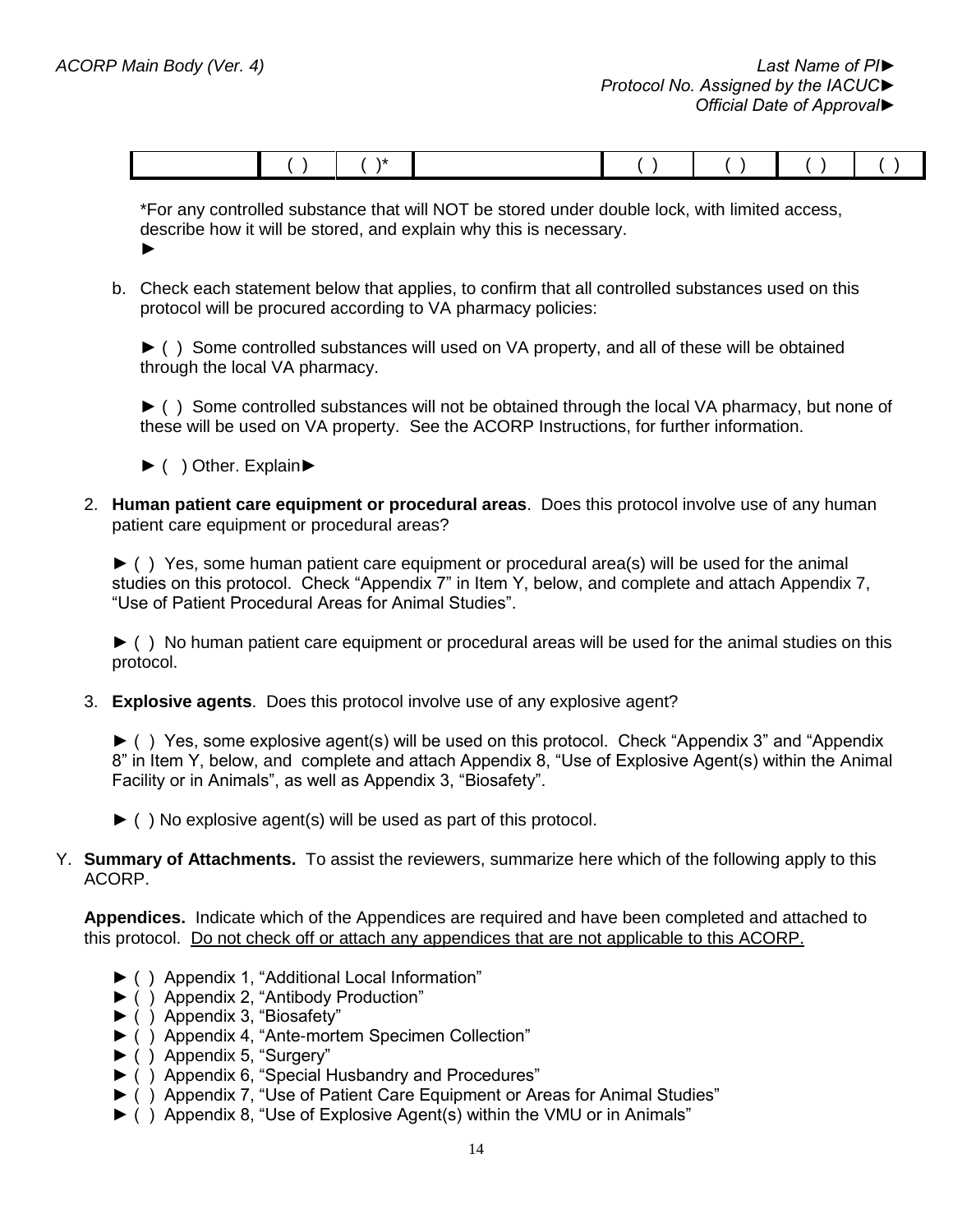► ( ) Appendix 9, "Departures from "Must" and "Should" Standards in the *Guide*"

**Standard Operating Procedures (SOPs).** List in the table below, each of the SOPs referred to in this protocol, providing the information requested for each one. The approved SOPs must be included when the approved ACORP and Appendices are submitted for Just-in-Time processing before release of VA funding support.

|       | <b>SOP</b>   |    |                      |
|-------|--------------|----|----------------------|
| Item  | <b>Title</b> | ID | <b>Approval Date</b> |
| C.2.c |              |    |                      |
| M.1   |              |    |                      |
| M.2   |              |    |                      |
| U.4.a |              |    |                      |
| U.4.b |              |    |                      |
|       |              |    |                      |
|       |              |    |                      |
|       |              |    |                      |

Z. **Certifications.** Signatures are required here for any ACORP that is to be submitted to VA Central Office in support of an application for VA funding. Include the typed names and dated signatures as shown below for the Main Body of the ACORP and for each of the Appendices that apply to this protocol. Do NOT include signatures for, or attach, any appendices that do NOT apply.

## 1. **Main Body of the ACORP.**

## a. **Certification by Principal Investigator(s):**

I certify that, to the best of my knowledge, the information provided in this ACORP is complete and accurate, and the work will be performed as described here and approved by the IACUC. I understand that IACUC approval must be renewed at least annually, and that the IACUC must perform a complete *de novo* review of the protocol at least every three years, if work is to continue without interruption. I understand further that I am responsible for providing the information required by the IACUC for these annual and triennial reviews, allowing sufficient time for the IACUC to perform the reviews before the renewal dates, and that I may be required to complete a newer version of the ACORP that requests additional information, at the time of each triennial review.

### I understand that further IACUC approval must be secured before any of the following may be implemented:

- Use of additional animal species, numbers of animals, or numbers of procedures performed on individual animals;
- Changing any procedure in any way that has the potential to increase the pain/distress category to which the animals should be assigned, or that might otherwise be considered a significant change from the approved protocol;
- Performing any additional procedures not already described in this ACORP;
- Use of any of these animals on other protocols, or by other investigators.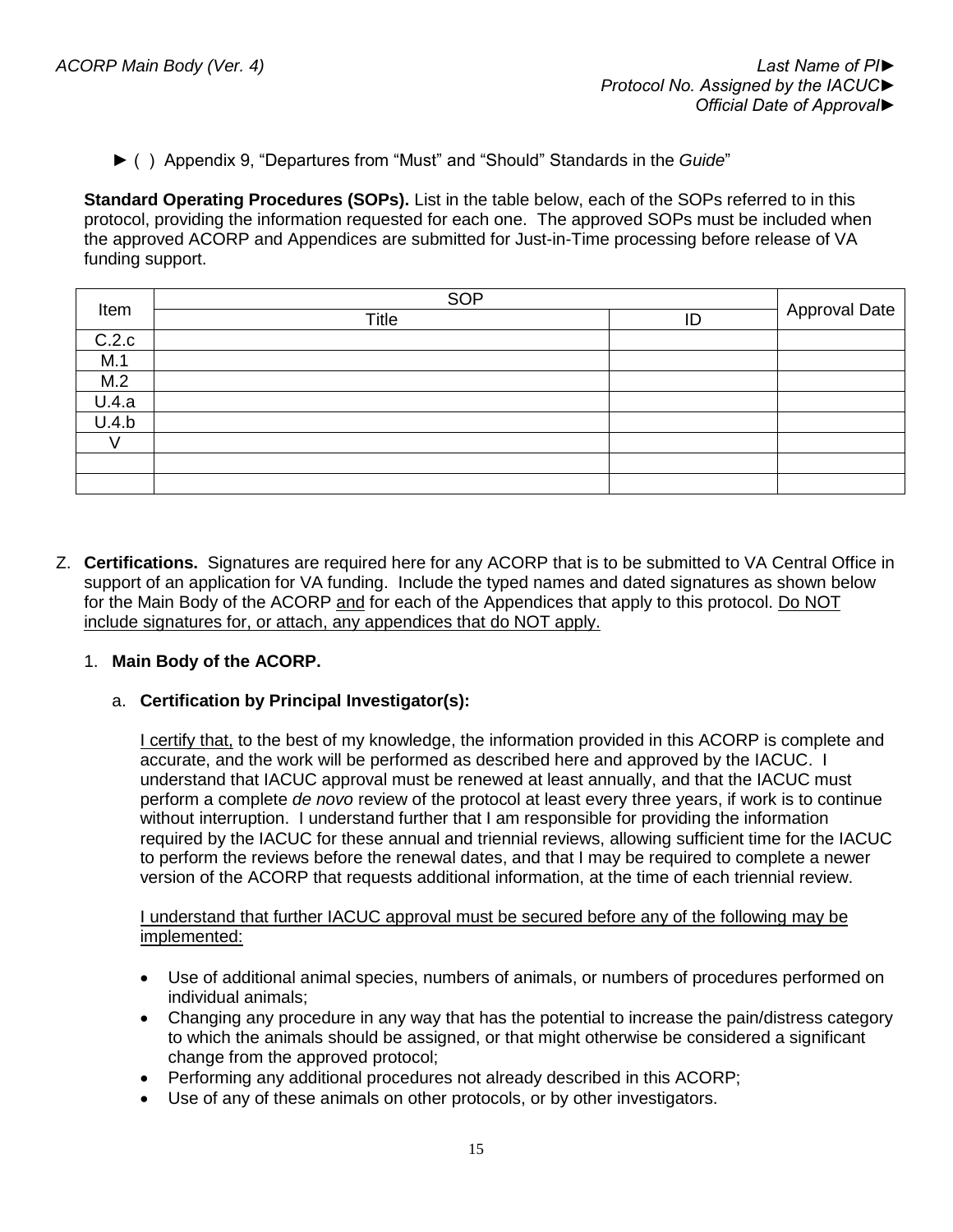## I further certify that:

- No personnel will perform any animal procedures on this protocol until the IACUC has confirmed that they are adequately trained and qualified, enrolled in an acceptable Occupational Health and Safety Program, and meet all other criteria required by the IACUC. When new or additional personnel are to work with the animals on this protocol, I will provide this information to the IACUC for confirmation before they begin work;
- I will provide my after-hours contact information to the animal care staff for use in case of emergency.

| Name(s) of Principal<br>Investigator(s) | Signature | Date |
|-----------------------------------------|-----------|------|
|                                         |           |      |
|                                         |           |      |

b. **Certification by IACUC Officials.**

### We certify that:

- We, with the IACUC, have evaluated the care and use of animals described on this ACORP, in accordance with the provisions of the USDA Animal Welfare Act Regulations and Standards, PHS Policy, the *Guide for the Care and Use of Laboratory Animals*, and VA Policy;
- The IACUC has determined that the care and use of animals described in this ACORP is appropriate, and has therefore approved the protocol;
- The full text of any minority opinions is documented here as indicated below:
	- ► ( ) No minority opinions were submitted by any IACUC participant for inclusion.
	- ► ( ) Minority opinions submitted by IACUC participants are copied here ►
	- ► ( ) Minority opinions submitted by IACUC participants are attached on separate pages labeled "IACUC Minority Opinion" (indicate the number of pages► )

| Name of Attending Veterinarian<br>(VMO or VMC) | Signature | Date |
|------------------------------------------------|-----------|------|
|                                                |           |      |
| Name of IACUC Chair                            | Signature | Date |
|                                                |           |      |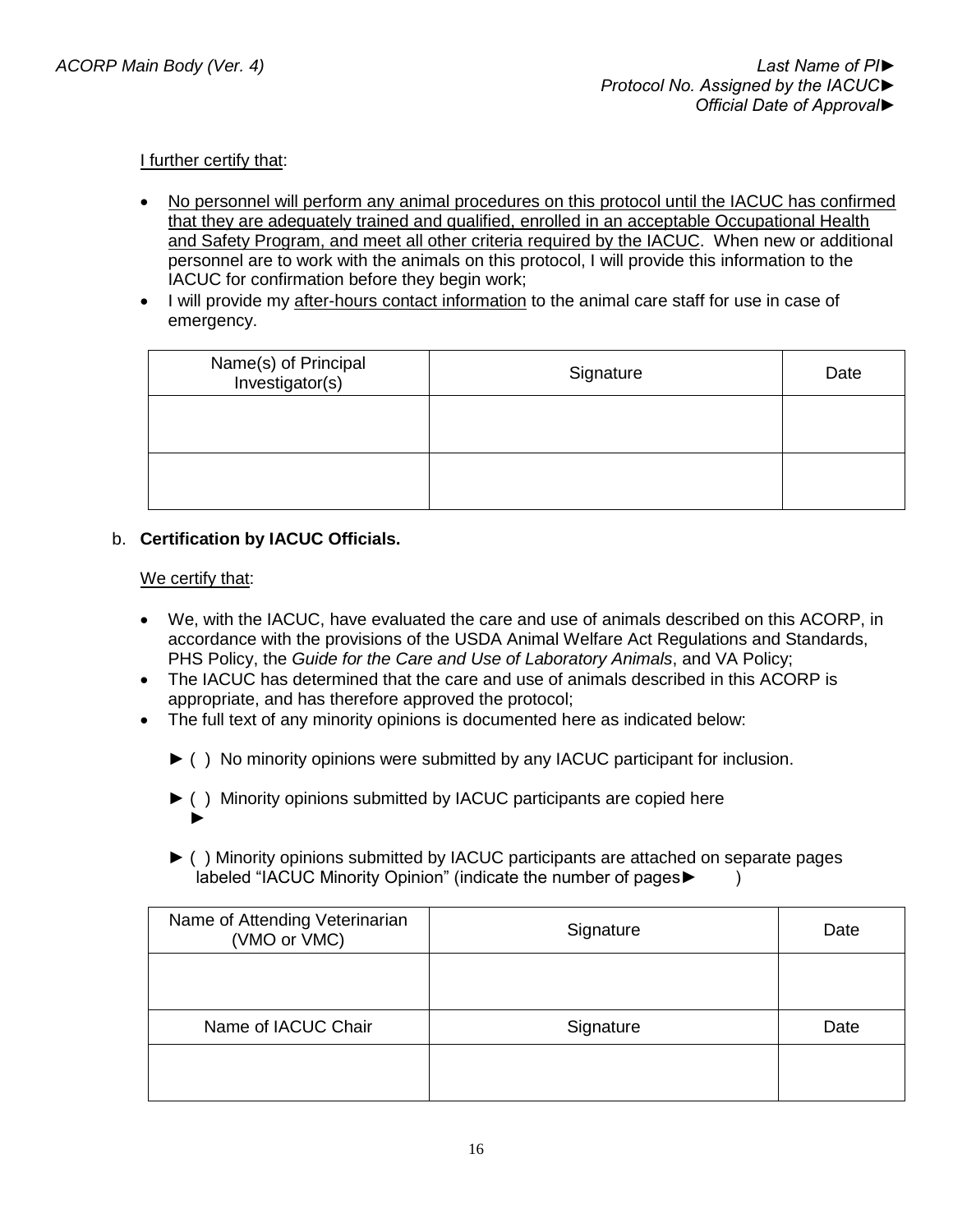- 2. **Appendix 2. Antibody Production.** No signatures required.
- 3. **Appendix 3. Biosafety.**
	- a. **Certification by PI(s) and IACUC Officials:**

We certify that:

- Before any animal experiments involving hazardous agents (identified in Item 10.a of Appendix 3) are performed, SOPs designed to protect all research and animal facility staff as well as nonstudy animals will be developed and approved by the appropriate VA or affiliated university safety committee and by the IACUC;
- All personnel who might be exposed to the hazardous agents (identified in Item 10.a of Appendix 3) will be informed of possible risks and will be properly trained ahead of time to follow the SOPs to minimize the risks of exposure.

| Name(s) of Principal<br>Investigator(s) | Signature(s) | Date |
|-----------------------------------------|--------------|------|
|                                         |              |      |
|                                         |              |      |
| Name of Institutional Veterinarian      | Signature    | Date |
|                                         |              |      |
| Name of IACUC Chair                     | Signature    | Date |
|                                         |              |      |

## b. **Certification by Biosafety Official.** I certify that:

- Each agent to be administered to animals on this protocol has been properly identified in Item 1 of Appendix 3 as to whether it is "toxic", "infectious", "biological", or "contains recombinant nucleic acid";
- The use of each of the agents thus identified as "toxic", "infectious", or "biological", or "contains recombinant nucleic acid" is further documented as required in Items 4, 5, 6, and/or 8, as applicable, and in Item 10.a of Appendix 3;
- The use of each of these agents has been approved by the appropriate committee(s) or official(s), as shown in Item 10.a of Appendix 3.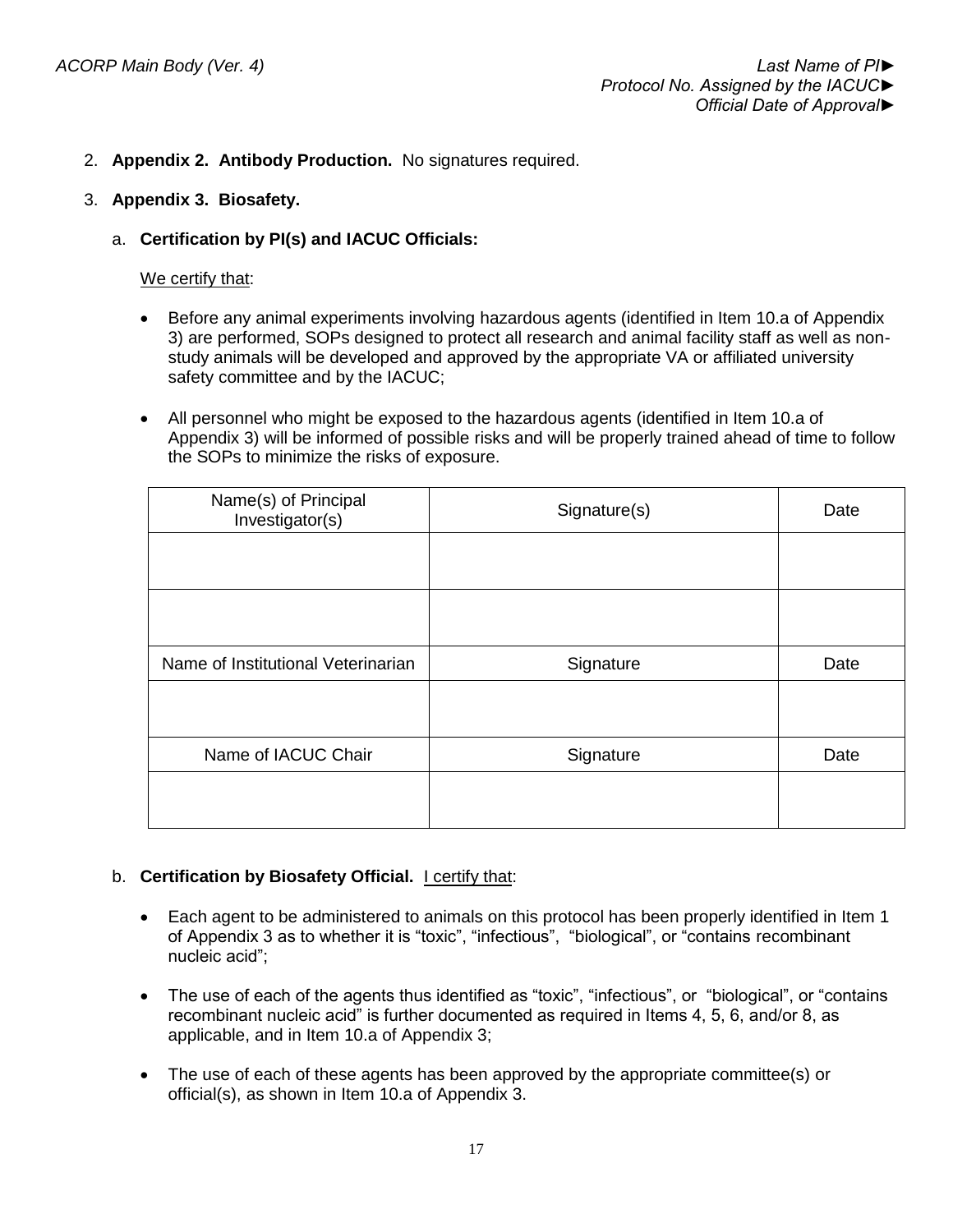| Name of the Biosafety Officer, or<br>of the Chair of the Research<br>Safety or Biosafety Committee | Signature | Date |
|----------------------------------------------------------------------------------------------------|-----------|------|
|                                                                                                    |           |      |
|                                                                                                    |           |      |

### c. **Certification by Radiation Safety Official.** I certify that:

- Each agent to be administered to animals on this protocol has been properly identified in Item 1 of Appendix 3 as to whether it is "radioactive";
- The use of each radioactive agent is further documented as required in Items 7 and 10.a of Appendix 3;
- The use of each radioactive agent has been approved by the appropriate committee(s), as shown in Item 10.a of Appendix 3.

| Name of the Radiation Safety<br>Officer, or of the Chair of the<br>Radiation Safety or Isotope<br>Committee | Signature | Date |
|-------------------------------------------------------------------------------------------------------------|-----------|------|
|                                                                                                             |           |      |
|                                                                                                             |           |      |

4. **Appendix 4. Ante-mortem Specimen Collection.** No signatures required.

#### 5. **Appendix 5. Surgery. Certification by the PI(s).** I certify that:

- To the best of my knowledge, the information provided in Appendix 5 of this ACORP is complete and accurate;
- The surgical procedures will be performed and the post-operative care (including administration of post-operative analgesics) will be provided as described;
- The spaces where any survival surgical procedures will be performed (listed in Item 4 of Appendix 5) are suitable for sterile/aseptic surgery;
- The names and contact information for research personnel to notify or consult in case of emergencies will be provided to the VMU supervisor and veterinary staff;
- Post-operative medical records will be maintained and readily available for the veterinary staff and the IACUC to refer to, and will include the following: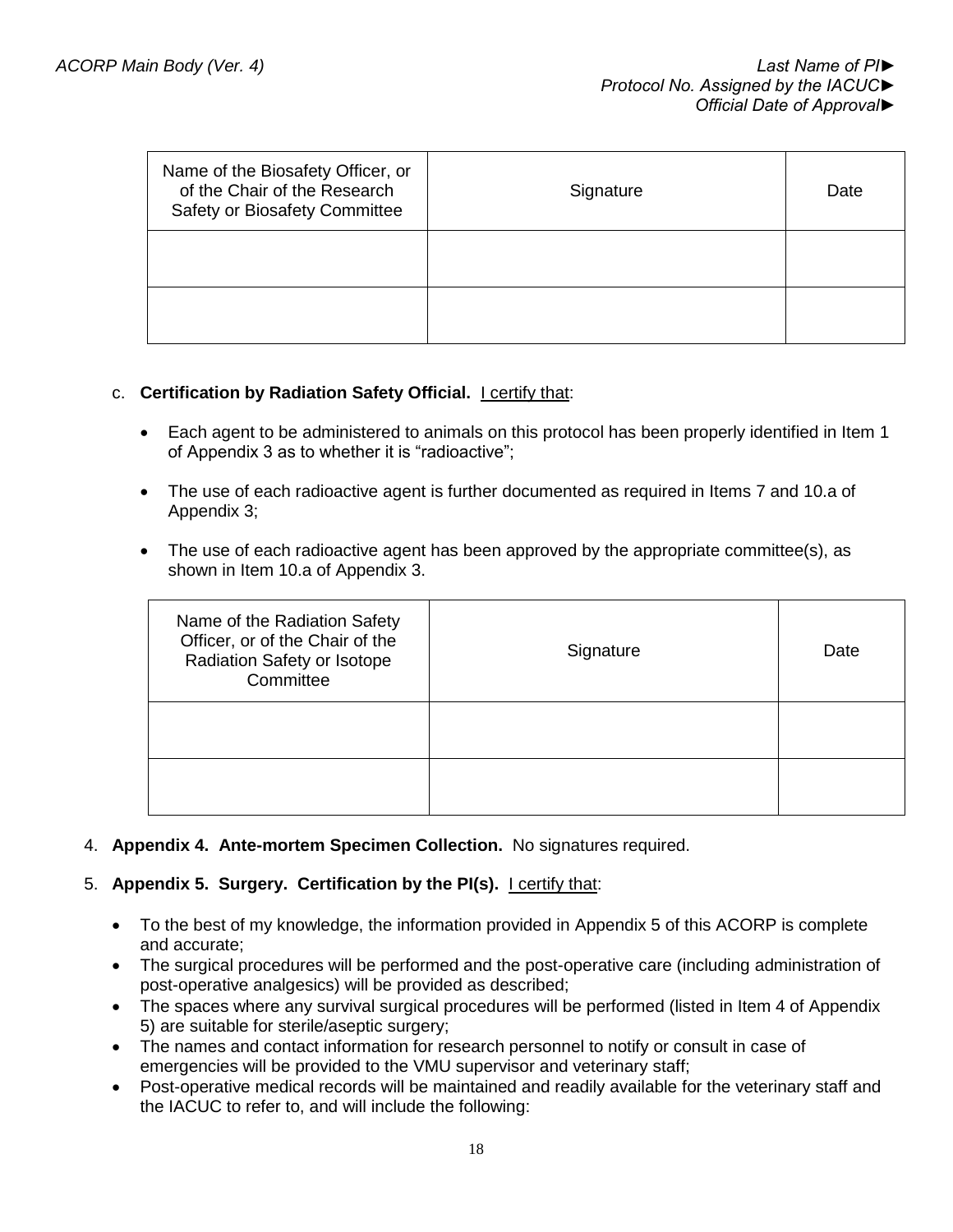.

- $\circ$  Identification of each animal such that care for individual animals can be documented.
- $\circ$  Daily postoperative medical records for each animal, that include documentation of daily evaluation of overall health and descriptions of any complications noted, treatments provided, and removal of devices such as sutures, staples, or wound clips;
- $\circ$  Documentation of the administration of all medications and treatments given to the animals, including those given to reduce pain or stress.
- $\circ$  Daily records covering at least the period defined as "post-operative" by local policy.
- o The signature or initials of the person making each entry.

| Name(s)<br>of Principal Investigator(s) | Signature(s) | Date |
|-----------------------------------------|--------------|------|
|                                         |              |      |
|                                         |              |      |

- 6. **Appendix 6. Special Husbandry and Procedures.** No signatures required.
- 7. **Appendix 7. Use of Patient Care Equipment or Areas for Animal Studies.**
	- a. **Certification by the Principal Investigator(s).** I certify that, to the best of my knowledge, the information provided in Appendix 7 of this ACORP is complete and accurate, and the use of patient care equipment or areas for these animal studies will be as described.

| Name(s)<br>of Principal Investigator(s) | Signature(s) | Date |
|-----------------------------------------|--------------|------|
|                                         |              |      |
|                                         |              |      |

b. **Certification by the officials responsible for the use of any human patient care equipment in animal procedural areas.** Each of the following must sign to indicate that they have granted approval for the human patient care equipment to be moved to the VMU or other animal procedural area to be used on animals and then returned to the human patient care area, as described in Appendix 7. Leave this section blank, if not applicable.

| Name of IACUC Chair | Signature | Date |
|---------------------|-----------|------|
|                     |           |      |
|                     |           |      |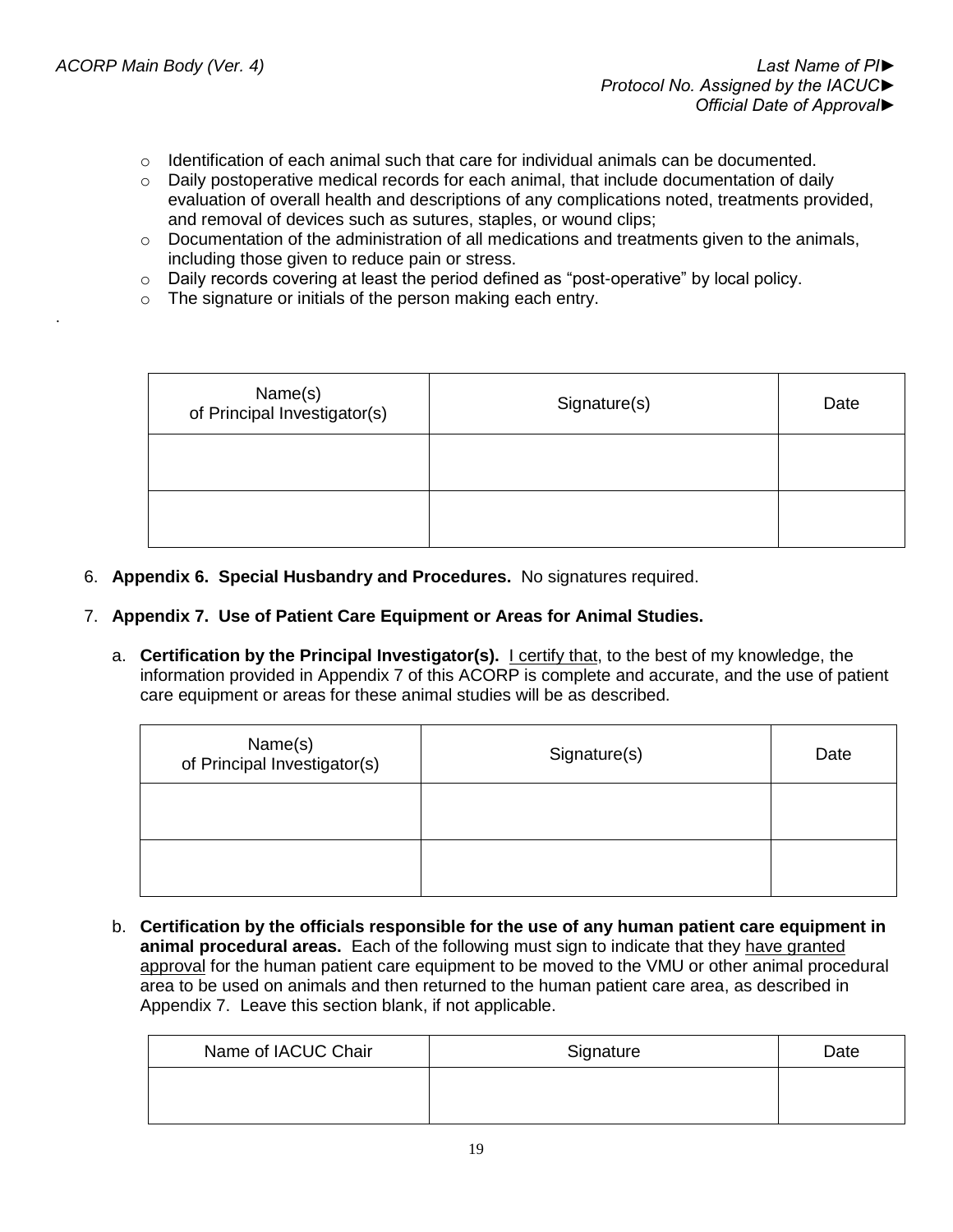| Name of the Manager of the<br>Human Patient Care Equipment | Signature | Date |
|------------------------------------------------------------|-----------|------|
|                                                            |           |      |

c. **Certification by the officials responsible for the use of the equipment in human patient care areas for these animal studies.** Each of the following must sign to indicate that they have granted approval for animals to be transported into human patient care areas for study or treatment, as described in Appendix 7. Leave this section blank, if not applicable.

| Name of IACUC Chair                                                                                                                  | Signature | Date |
|--------------------------------------------------------------------------------------------------------------------------------------|-----------|------|
|                                                                                                                                      |           |      |
| Name of Attending Veterinarian<br>(VMO or VMC)                                                                                       | Signature | Date |
|                                                                                                                                      |           |      |
| Name of the Chair of the Clinical<br>Executive Board, or the Service<br>Chief responsible for the Patient<br>Care Area and Equipment | Signature | Date |
|                                                                                                                                      |           |      |
| Name of ACOS for R&D                                                                                                                 | Signature | Date |
|                                                                                                                                      |           |      |
| Name of Chief of Staff                                                                                                               | Signature | Date |
|                                                                                                                                      |           |      |
| Name of Director or CEO of the<br>Facility (Hospital or Clinic)                                                                      | Signature | Date |
|                                                                                                                                      |           |      |

- 8. **Appendix 8. Use of Explosive Agent(s) within the Animal Facility or in Animals.**
	- a. **Certification by the Principal Investigator(s).**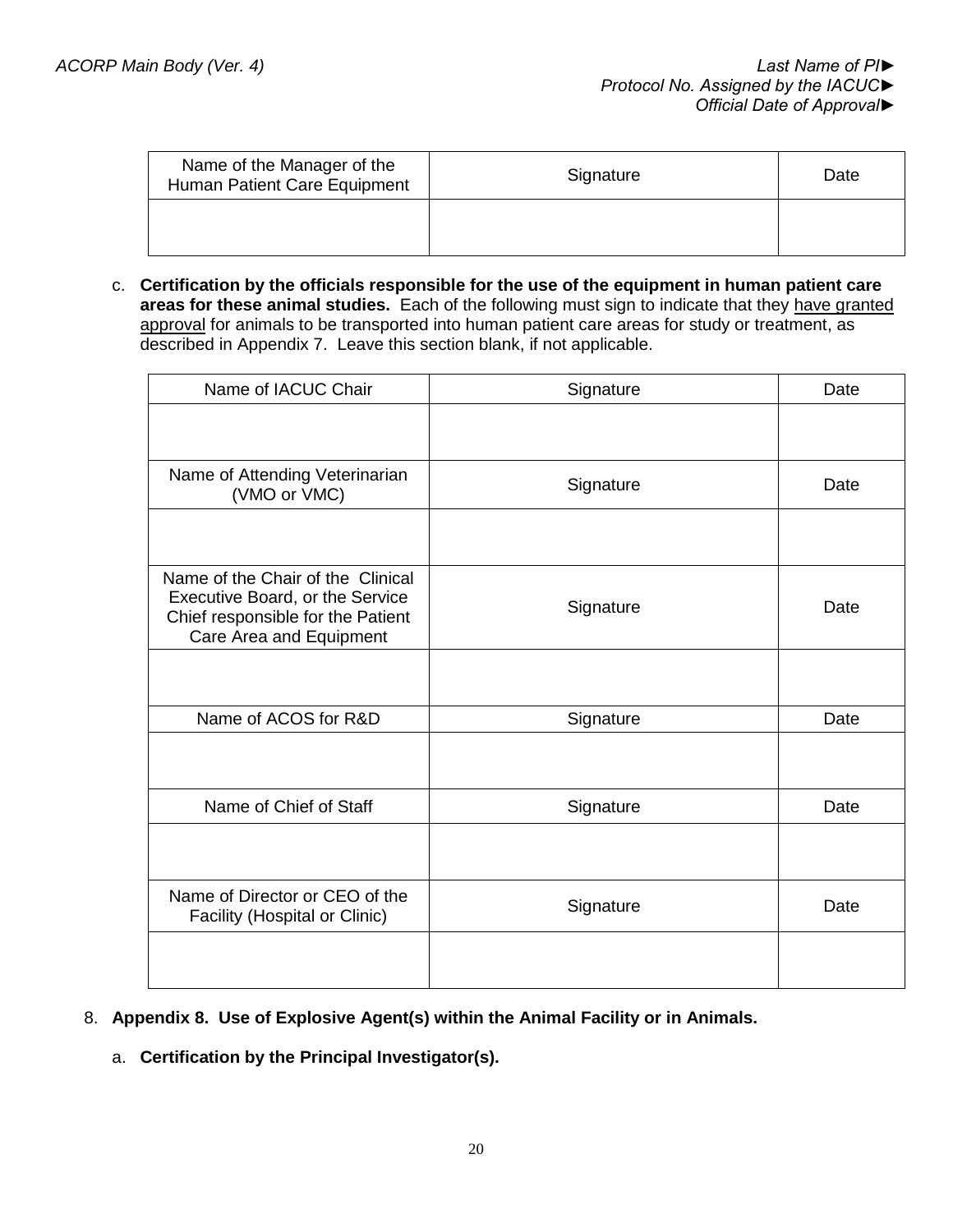**I certify that, to the best of my knowledge, the information provided in Appendix 8 of this Animal** Component of Research Protocol (ACORP) is complete and accurate, and the use of explosive agents in these animal studies will be as described.

## I further certify that:

- Procedures involving explosive agent(s) will be performed within a properly operating, ventilated safety hood;
- All electrical equipment operating when explosive agent(s) are in use will be positioned and powered outside of the hood;
- Once the seal is broken on any containers of explosive agents, they will be kept in a safety hood throughout use, stored in an explosion-proof refrigerator or other approved storage area, and discarded properly once completely emptied;
- Proper procedures will be used for safe and appropriate disposal of items (including animal carcasses) that may contain residual traces of the explosive agent(s).

| Name(s)<br>of Principal Investigator(s) | Signature(s) | Date |
|-----------------------------------------|--------------|------|
|                                         |              |      |
|                                         |              |      |
|                                         |              |      |

b. **Certification by the officials responsible for overseeing the use of explosive agent(s) in this protocol.** Each of the following must sign to verify that they or the committee they represent have granted approval.

| Name of IACUC Chair                                  | Signature | Date |
|------------------------------------------------------|-----------|------|
|                                                      |           |      |
| Name of Attending Veterinarian<br>(VMO or VMC)       | Signature | Date |
|                                                      |           |      |
| Name of Safety/Biosafety Officer<br>for the Facility | Signature | Date |
|                                                      |           |      |
| Name of ACOS for R&D                                 | Signature | Date |
|                                                      |           |      |